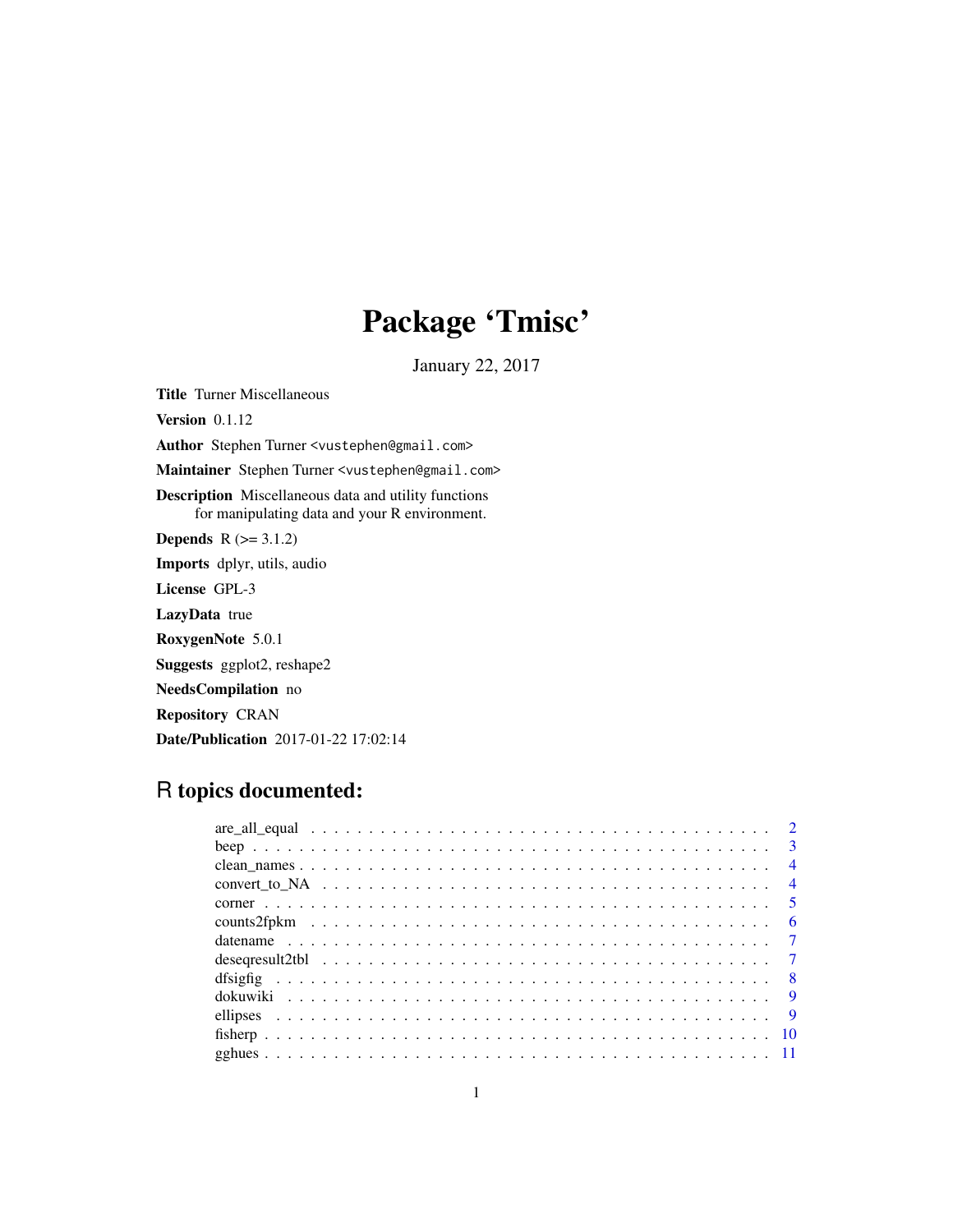<span id="page-1-0"></span>

|                | 11 |
|----------------|----|
|                | 12 |
| lmp            | 13 |
|                | 14 |
|                | 14 |
|                | 15 |
| Mode           | 16 |
| nn             | 17 |
|                | 17 |
|                | 18 |
|                | 19 |
|                | 19 |
|                | 20 |
| registration   | 20 |
|                | 21 |
|                | 22 |
|                | 22 |
| saveit         | 23 |
| sich           | 24 |
|                | 24 |
| <b>T</b> cols  | 25 |
|                | 26 |
|                |    |
| Tmisc          | 26 |
| <b>T</b> pairs | 27 |
|                | 27 |
| unrowname      | 28 |
| $\%$ nin $\%$  | 29 |
|                |    |
|                | 30 |

# **Index**

Are all equal? are\_all\_equal

# Description

Are all the elements of a numeric vector (approximately) equal?

# **Usage**

 $are\_all\_equal(x, na.rm = FALSE)$ 

# **Arguments**

| X     | A numeric vector.                                                  |
|-------|--------------------------------------------------------------------|
| na.rm | Remove missing values (FALSE by default; NAs in x will return NA). |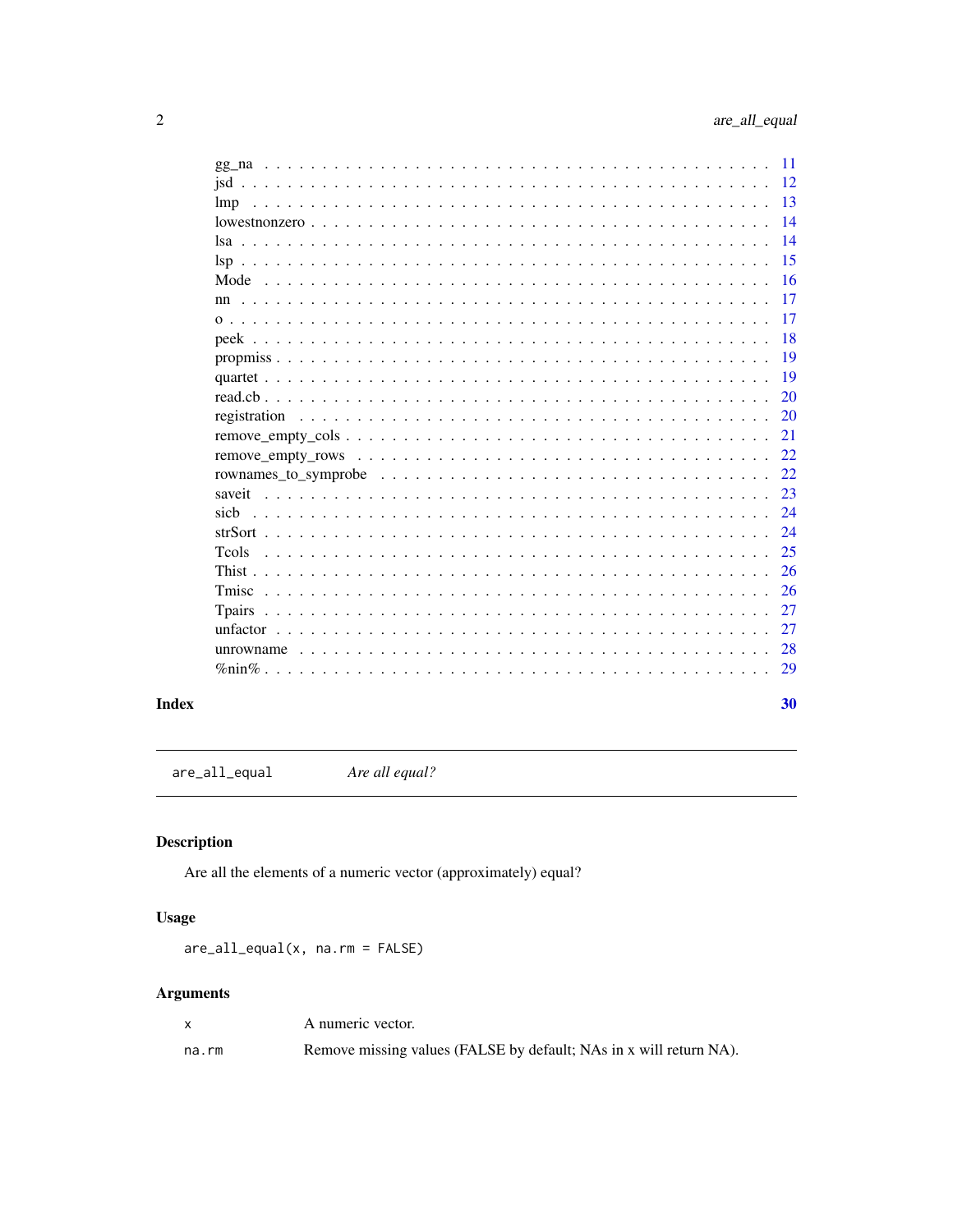<span id="page-2-0"></span>beep 3

# Value

Logical, whether all elements of a numeric vector are equal.

#### Author(s)

Stephen Turner

# Examples

```
are_all_equal(c(5,5,5))
are_all_equal(c(5,5,5,6))
are\_all\_equal(c(5,5,5,NA,6))are_all_equal(c(5,5,5,NA,6), na.rm=TRUE)
5==5.000000001
identical(5, 5.000000001)
are_all_equal(c(5L, 5, 5.000000001))
```
beep *Play a short sound*

#### Description

beep plays a short sound which is useful if you want to get notified, for example, when a script has finished. Taken from the beepr package.

#### Usage

 $beep(expr = NULL)$ 

# Arguments

expr An optional expression to be excecuted before the sound.

#### Details

If beep is not able to play the sound a warning is issued rather than an error. This is in order to not risk aborting or stopping the process that you wanted to get notified about.

#### Examples

```
## Not run:
# Play a beep sound
beep()
# Update all packages and "ping" when it's ready
update.packages(ask=FALSE); beep()
## End(Not run)
```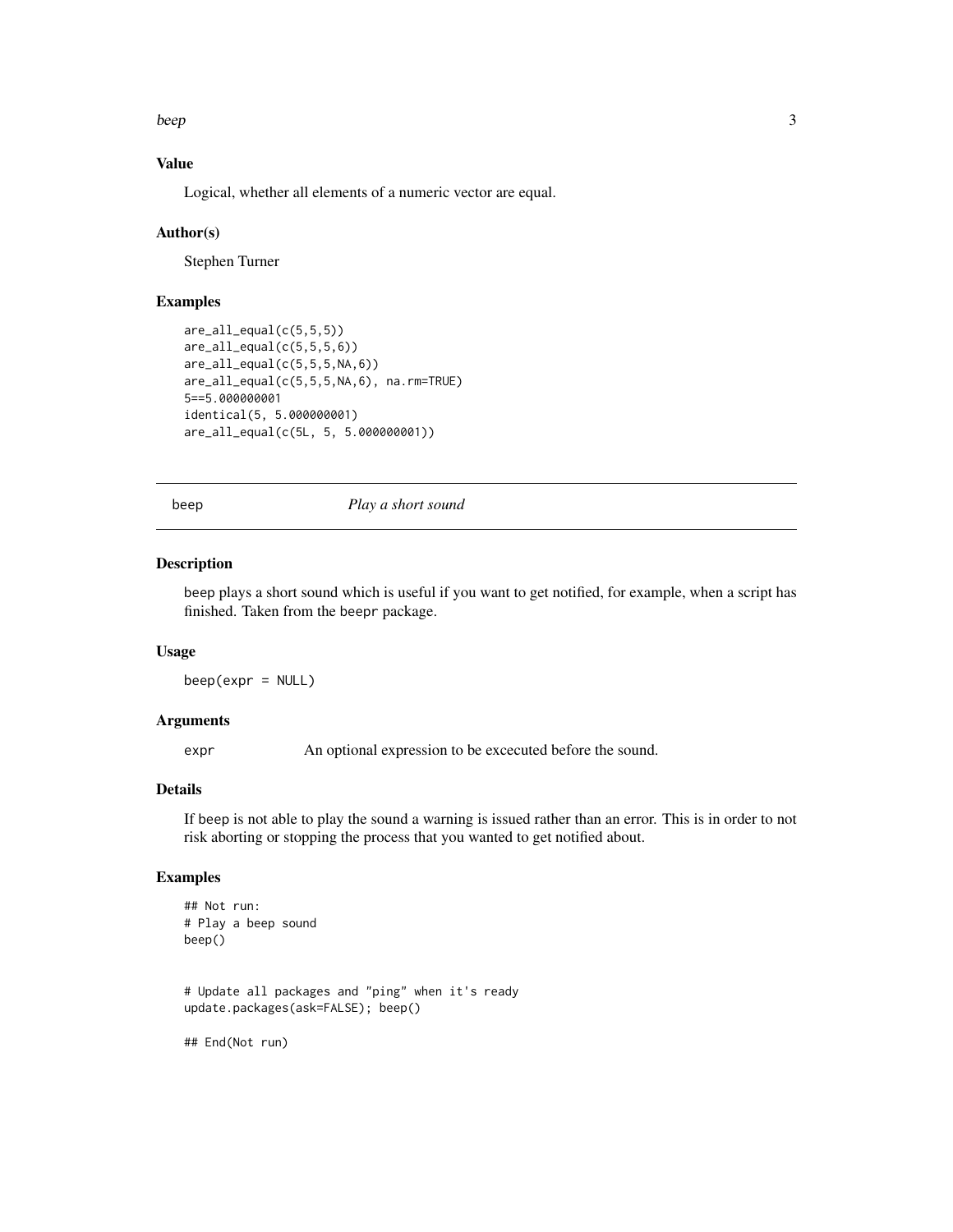<span id="page-3-0"></span>

Resulting names are unique and consist only of the \_ character, lowercase letters, and numbers.

#### Usage

```
clean_names(x)
```
#### Arguments

x the input data.frame.

# Value

Returns the data.frame with clean names.

#### Examples

# not run: # clean\_names(poorly\_named\_df) # library(dplyr) ; library(readxl) # not run: # readxl("messy\_excel\_file.xlsx") %>% clean\_names()

convert\_to\_NA *Convert string values to true* NA *values.*

#### Description

Converts instances of user-specified strings into NA. Can operate on either a single vector or an entire data.frame.

#### Usage

```
convert_to_NA(x, strings = c("NA", "#N/A", "N/A", "n/a", "#NAME?", "", " ",
  ",", "-")
```
#### Arguments

| x       | vector or data.frame to operate on.     |
|---------|-----------------------------------------|
| strings | character vector of strings to convert. |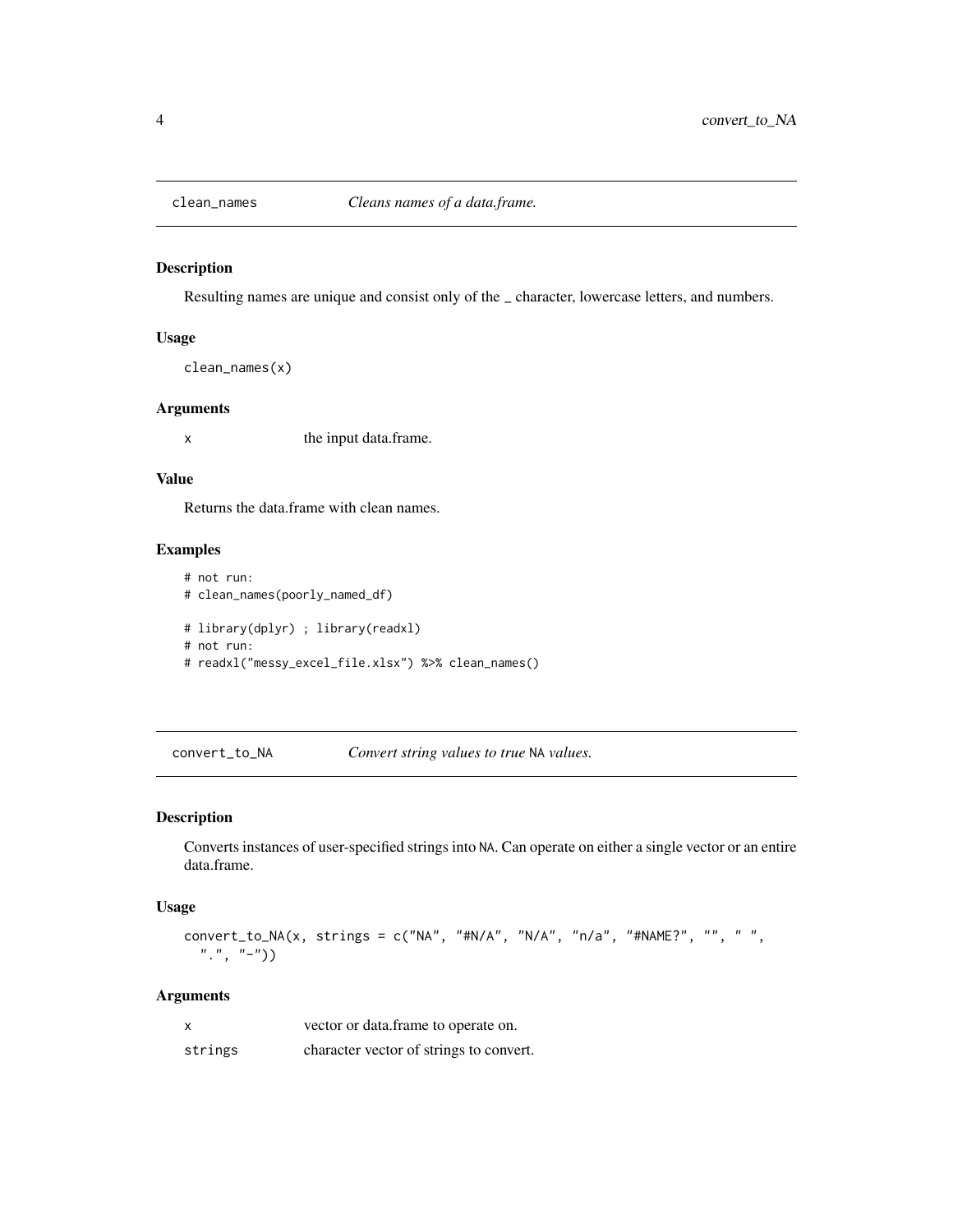#### <span id="page-4-0"></span>corner 5

#### Value

Returns a cleaned object. Can be a vector, data.frame, or tibble::tbl\_df depending on the provided input.

#### Examples

```
convert_to_NA(mtcars, "4") # a silly example;
# mtcars has no string NA values, but this will convert 4s to NA
# a more typical call would be (not run):
# convert_to_NA(my_df, c("NA", "#N/A", "N/A", "n/a", "#NAME?"))
# catches common strings that should be NA
convert_to_NA(letters, c("b", "d"))
```
corner *Print the top left corner of a data frame*

#### Description

Prints the first n rows and columns of a data frame or matrix.

#### Usage

corner $(x, n = 5)$ 

#### Arguments

|   | A data frame.                        |
|---|--------------------------------------|
| n | The number of rows/columns to print. |

# Value

The corner of the data frame

#### Author(s)

Stephen Turner

#### Examples

```
corner(mtcars)
corner(iris, n=4)
```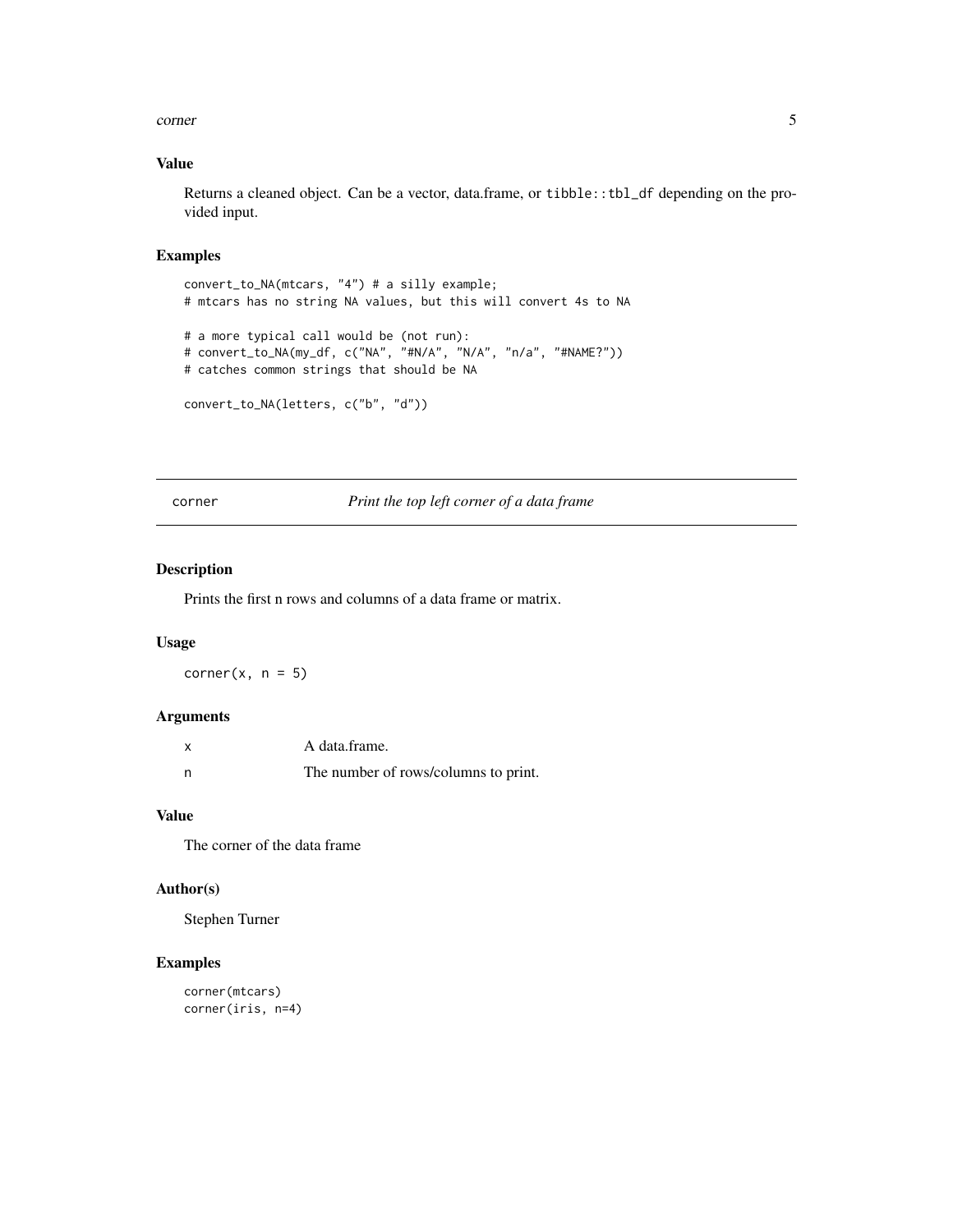<span id="page-5-0"></span>

Takes a count matrix and a vector of gene lengths and returns an optionally log2-transformed FPKM matrix. Modified from edgeR.

#### Usage

```
counts2fpkm(x, length, log = FALSE, prior.count = 0.25)
```
#### Arguments

| X           | a matrix of counts                                                                                   |
|-------------|------------------------------------------------------------------------------------------------------|
| length      | a vector of length $nrow(x)$ giving length in bases                                                  |
| log         | logical, if TRUE, then log2 values are returned.                                                     |
| prior.count | average count to be added to each observation to avoid taking log of zero. Used<br>only if log=TRUE. |

# Value

A matrix of FPKM values.

#### Author(s)

Davis McCarthy

Gordon Smyth

#### Examples

```
## Not run:
library(readr)
library(dplyr)
countdata <- read_csv("http://files.figshare.com/2439061/GSE37704_featurecounts.csv")
counts <- countdata %>% select(countdata, starts_with("SRR")) %>% as.matrix
counts2fpkm(counts, countdata$length)
```
## End(Not run)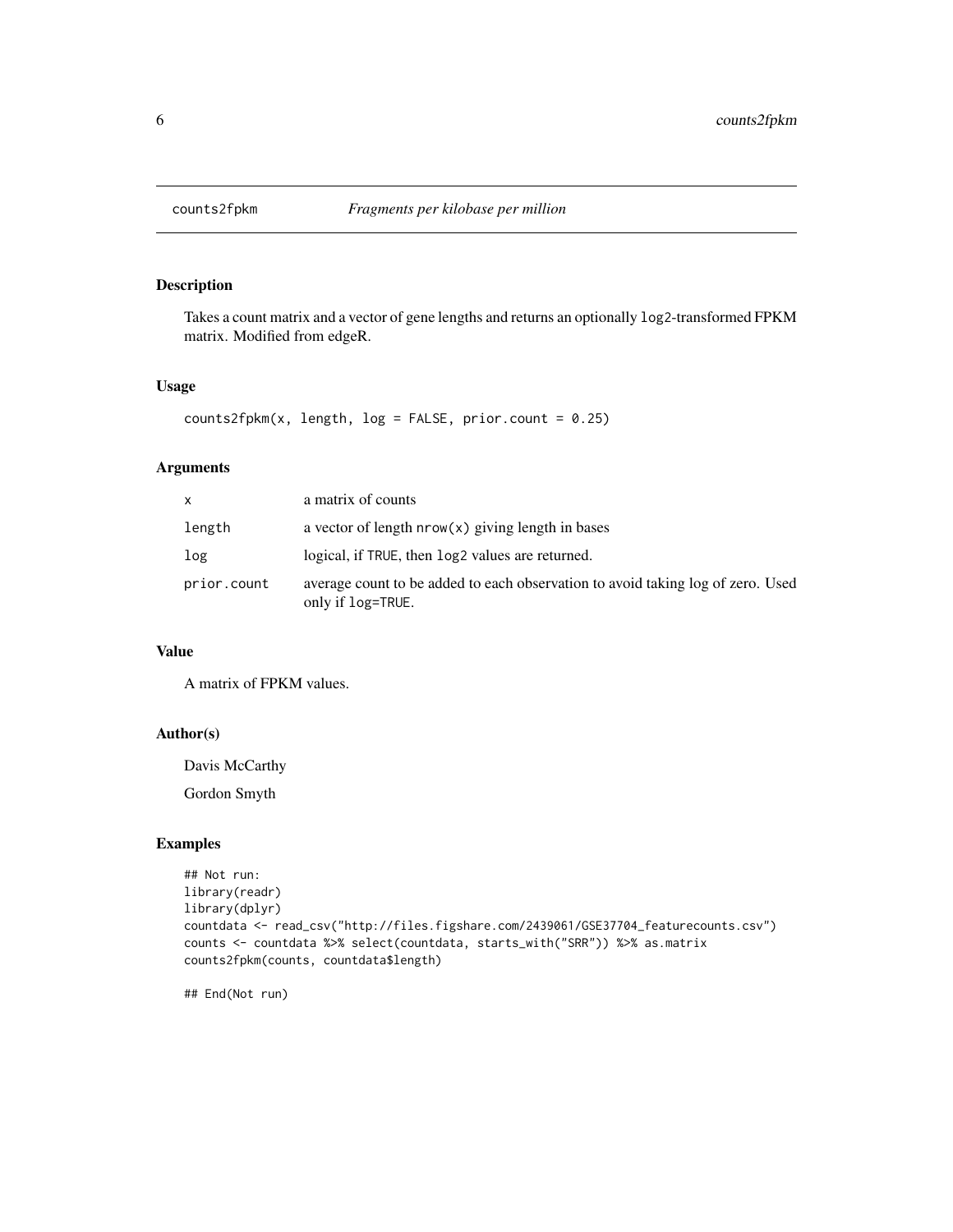<span id="page-6-0"></span>

Returns string with today's date in YYYY-MM-DD- format concatenated to filename.

#### Usage

```
datename(filename = "filename")
```
#### Arguments

filename A filename string.

# Value

String with today's date in YYYY-MM-DD- format concatenated to filename.

#### Author(s)

Stephen Turner

#### Examples

datename("myfile.png")

deseqresult2tbl *Tidy DESeq2 result*

#### Description

Returns a tidy version of a DESeq2 results table.

#### Usage

```
deseqresult2tbl(deseqresult)
```
#### Arguments

deseqresult Results from running results(dds) on a DESeqDataSet object.

# Value

a tidy version of the DESeq2 results.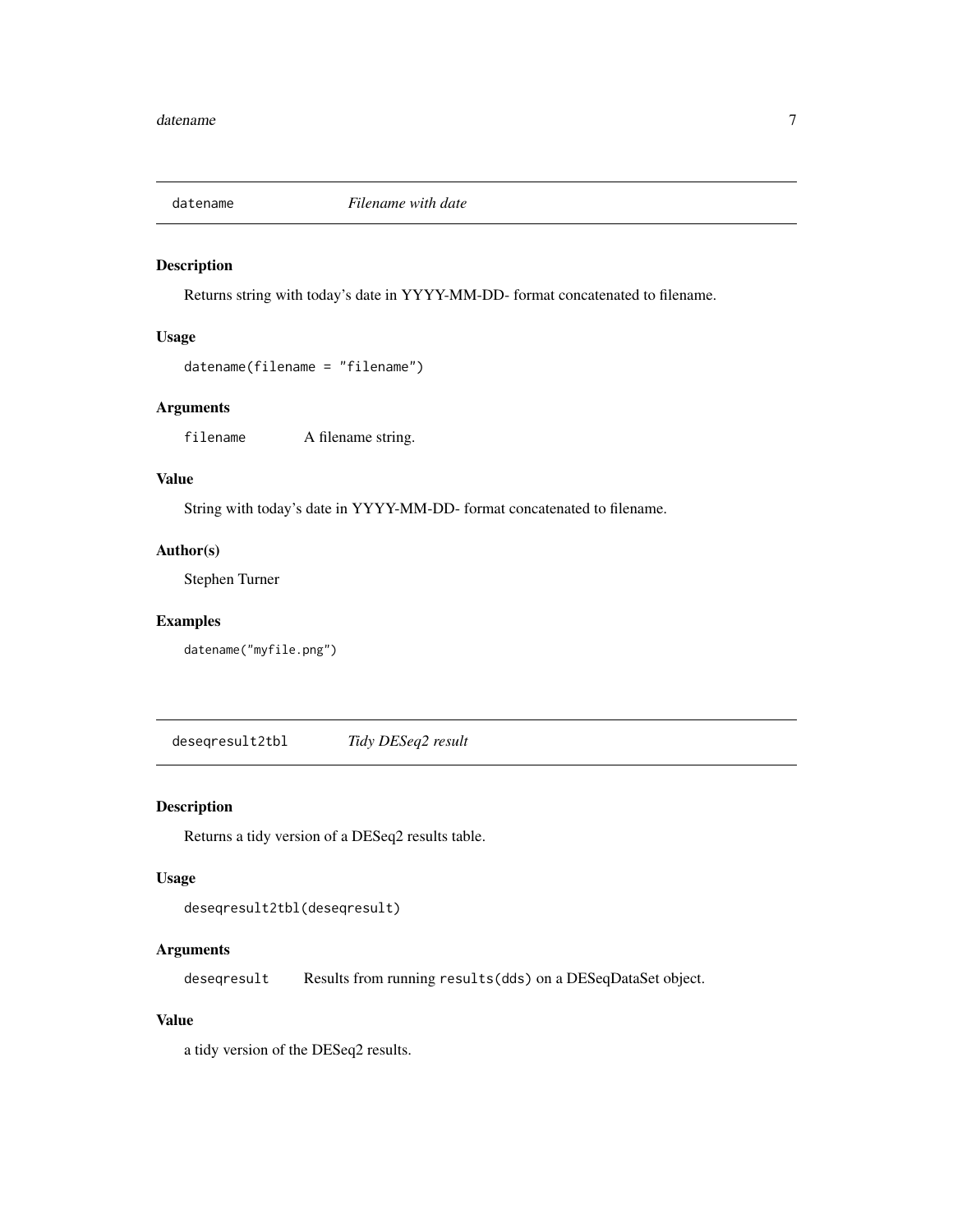#### 8 dfsigfig

# Author(s)

Stephen Turner

#### Examples

```
## Not run:
res <- results(dds)
res <- deseqresult2tbl
```
## End(Not run)

#### dfsigfig *Round numeric columns of a data frame*

# Description

Round the numeric columns of a data frame to a specified number of significant digits.

#### Usage

dfsigfig(df, n = 3)

#### Arguments

| df | A data frame.                                     |
|----|---------------------------------------------------|
|    | The number of significant digits to round off to. |

# Value

A data.frame rounded to n significant digits.

# Author(s)

Stephen Turner

#### Examples

dfsigfig(mtcars,1)

<span id="page-7-0"></span>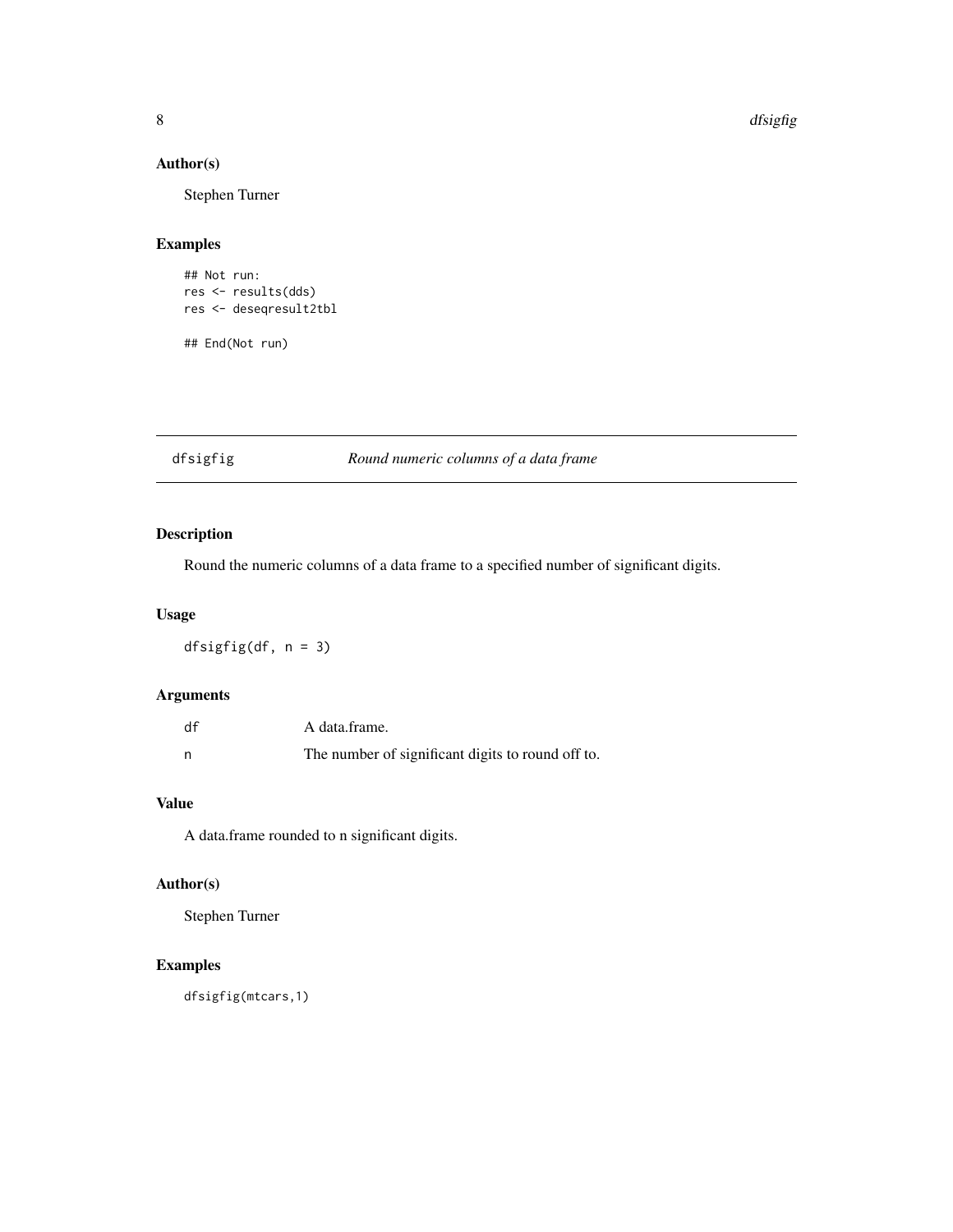<span id="page-8-0"></span>

Prints the supplied data frame or matrix using Dokuwiki's table syntax, optionally copying the data to the clipboard (Mac OS X only).

#### Usage

```
dokuwiki(x, headersep = "^", sep = "|", clip = TRUE, ...)
```
#### Arguments

| $\mathsf{x}$ | A data.frame.                                                                                            |
|--------------|----------------------------------------------------------------------------------------------------------|
| headersep    | The separator used between entries in the header row.                                                    |
| sep          | The separator used between entries in all other rows.                                                    |
| clip         | Whether or not to write the returned table to the clipboard (currently only sup-<br>ported on Mac OS X). |
| $\ddotsc$    | Further arguments passed to write.table.                                                                 |

# Author(s)

Stephen Turner

#### Examples

```
dokuwiki(head(iris), clip=FALSE)
dokuwiki(head(mtcars), clip=FALSE, row.names=TRUE)
```
ellipses *Truncate a data frame with ellipses.*

#### Description

Prints the specified number of rows of a data frame, followed by a row of ellipses. Useful for piping to knitr::kable() for printing a truncated table in a markdown document.

#### Usage

ellipses(df, n = 5L)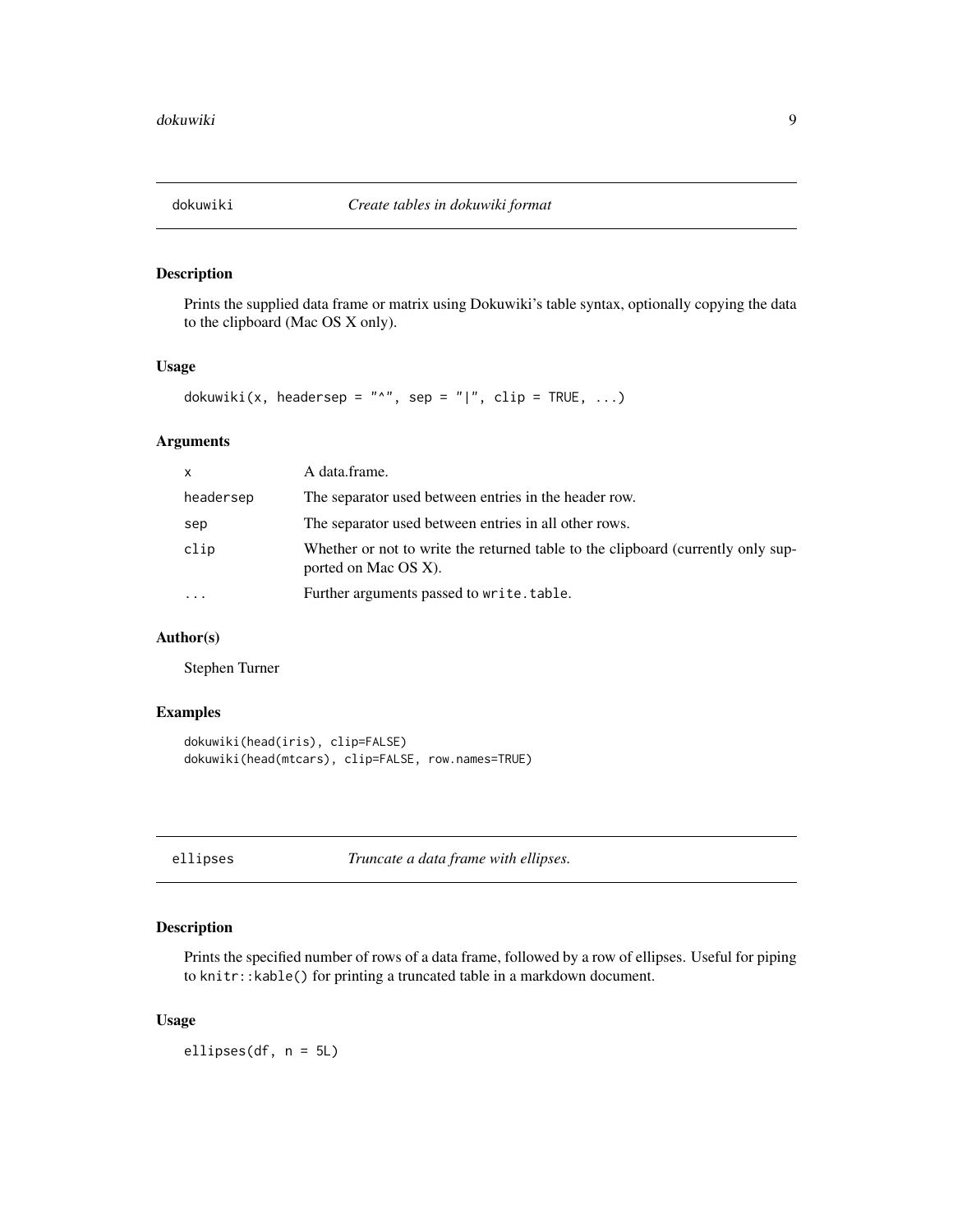#### <span id="page-9-0"></span>10 fisherp

#### Arguments

| df | A data frame.                                      |
|----|----------------------------------------------------|
|    | The number of rows to show before an ellipses row. |

# Value

A data frame truncated by a row of ellipses.

#### Author(s)

Stephen Turner

# Examples

ellipses(mtcars, 5)

fisherp *Fisher's method to combine p-values.*

# Description

Uses Fisher's method to combine p-values from different tests.

#### Usage

fisherp(x)

# Arguments

x A vector of p-values between 0 and 1.

# Value

A combined p-value.

# Author(s)

Stephen Turner

#### Examples

fisherp(c(.042, .02, .001, 0.01, .89))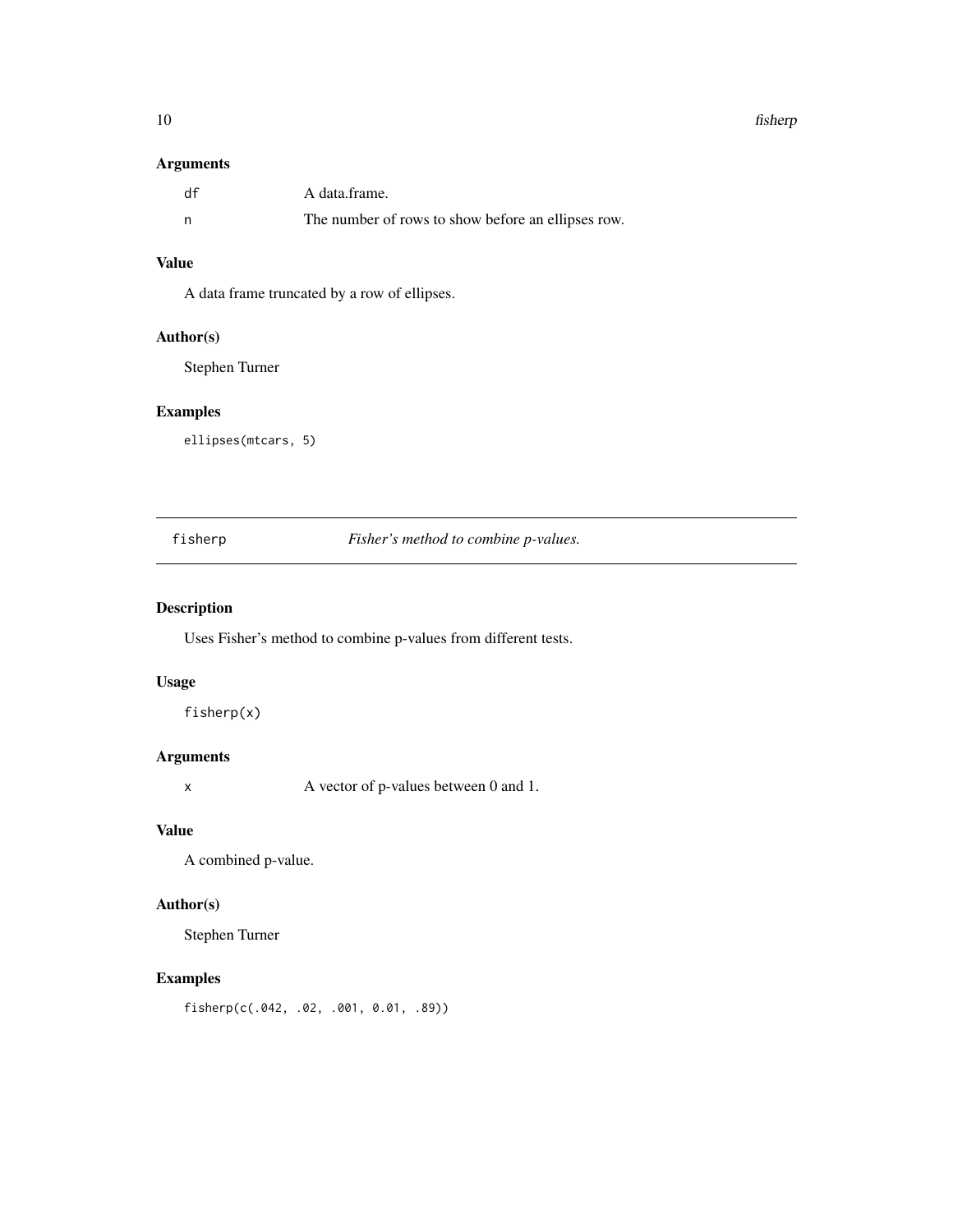<span id="page-10-0"></span>

This will emulate ggplot2's hues, which are equally spaced hues around the color wheel, starting from 15.

## Usage

gghues(n, start = 15)

# Arguments

|       | The Numeric; number of hues to generate.                               |
|-------|------------------------------------------------------------------------|
| start | Numeric; the place on the color wheel to start. ggplot2 default is 15. |

#### Value

A vector of hues

#### Author(s)

Stephen Turner

#### Examples

```
n < - 10gghues(3)
barplot(rep(1,n), col=gghues(n), names=gghues(n))
barplot(rep(1,n), col=gghues(n, start=15+180), names=gghues(n, start=15+180))
```
gg\_na *Plot missing data*

#### Description

Plots missing data as holes on a black canvas.

#### Usage

gg\_na(df)

#### Arguments

df A data.frame.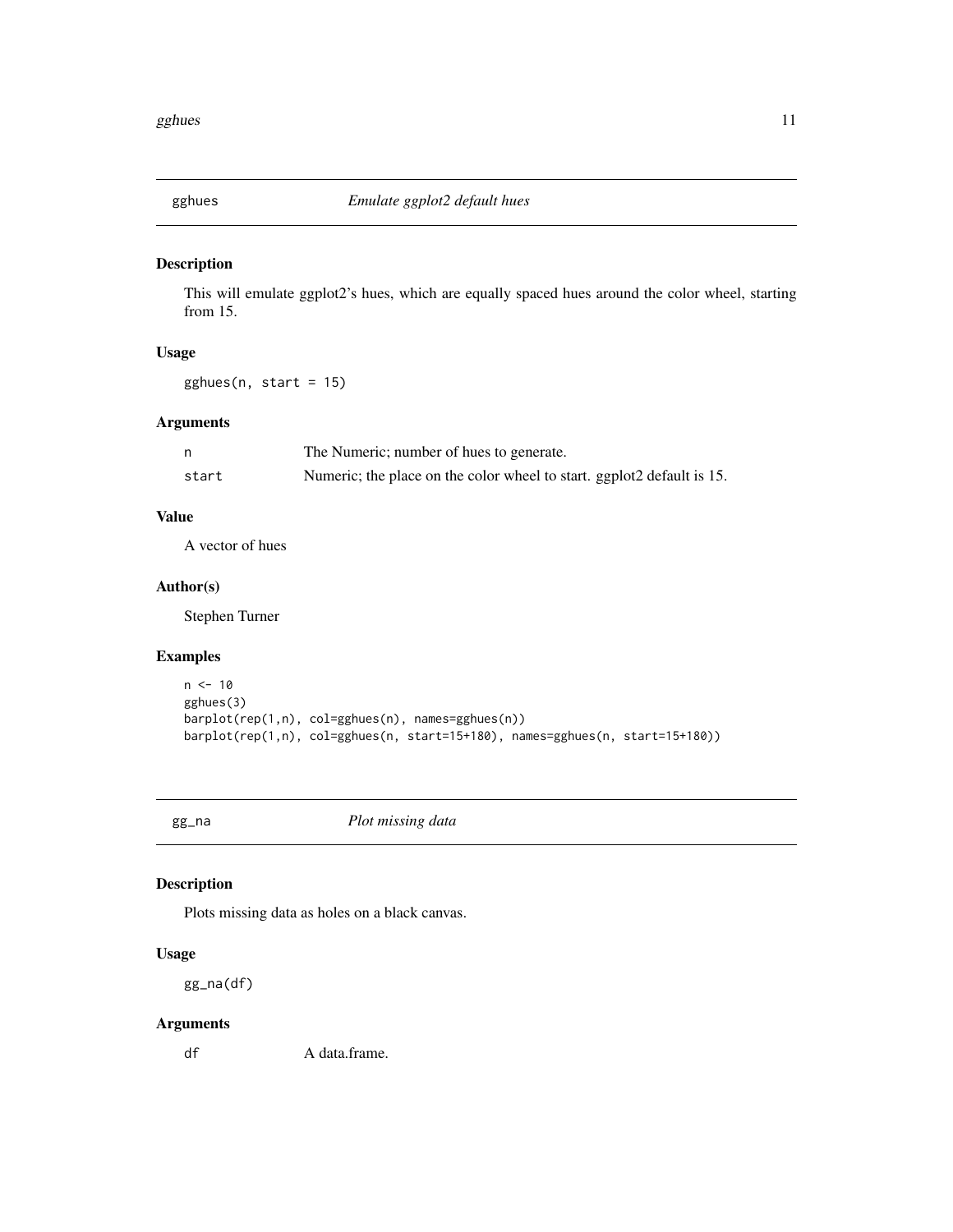# <span id="page-11-0"></span>Author(s)

Stephen Turner

#### Examples

```
# What a mess.
# Feature 10 is missing a lot. Observations 25 and 35 are completely missing.
# Most of features 40-45 are missing, except for the first few observations.
set.seed(2016-07-12)
x \le - matrix(1, nrow=50, ncol=50)
x[sample(pred(dim(x)), 100)] \leftarrow NAx \leftarrow \text{data}.frame(x)x$X10[sample(length(x$X10), 25)] <- NA
x[C(25, 35), ] \leftarrow NAx[1:40, 40:45] <- NA
gg_na(x)
```
jsd *Jensen-Shannon divergence*

#### Description

Calculates a distance matrix from a matrix of probability distributions using Jensen-Shannon divergence. Adapted from <http://enterotype.embl.de/enterotypes.html#dm>.

#### Usage

jsd(M, pseudocount = 1e-06, normalizeCounts = FALSE)

#### Arguments

| M               | a probability distribution matrix, e.g., normalized transcript compatibility counts. |
|-----------------|--------------------------------------------------------------------------------------|
| pseudocount     | a small number to avoid division by zero errors.                                     |
| normalizeCounts |                                                                                      |
|                 | logical, whether to attempt to normalize by dividing by the column sums. Set to      |
|                 | TRUE if this is, e.g., a count matrix.                                               |

#### Value

A Jensen-Shannon divergence-based distance matrix.

#### Author(s)

Stephen Turner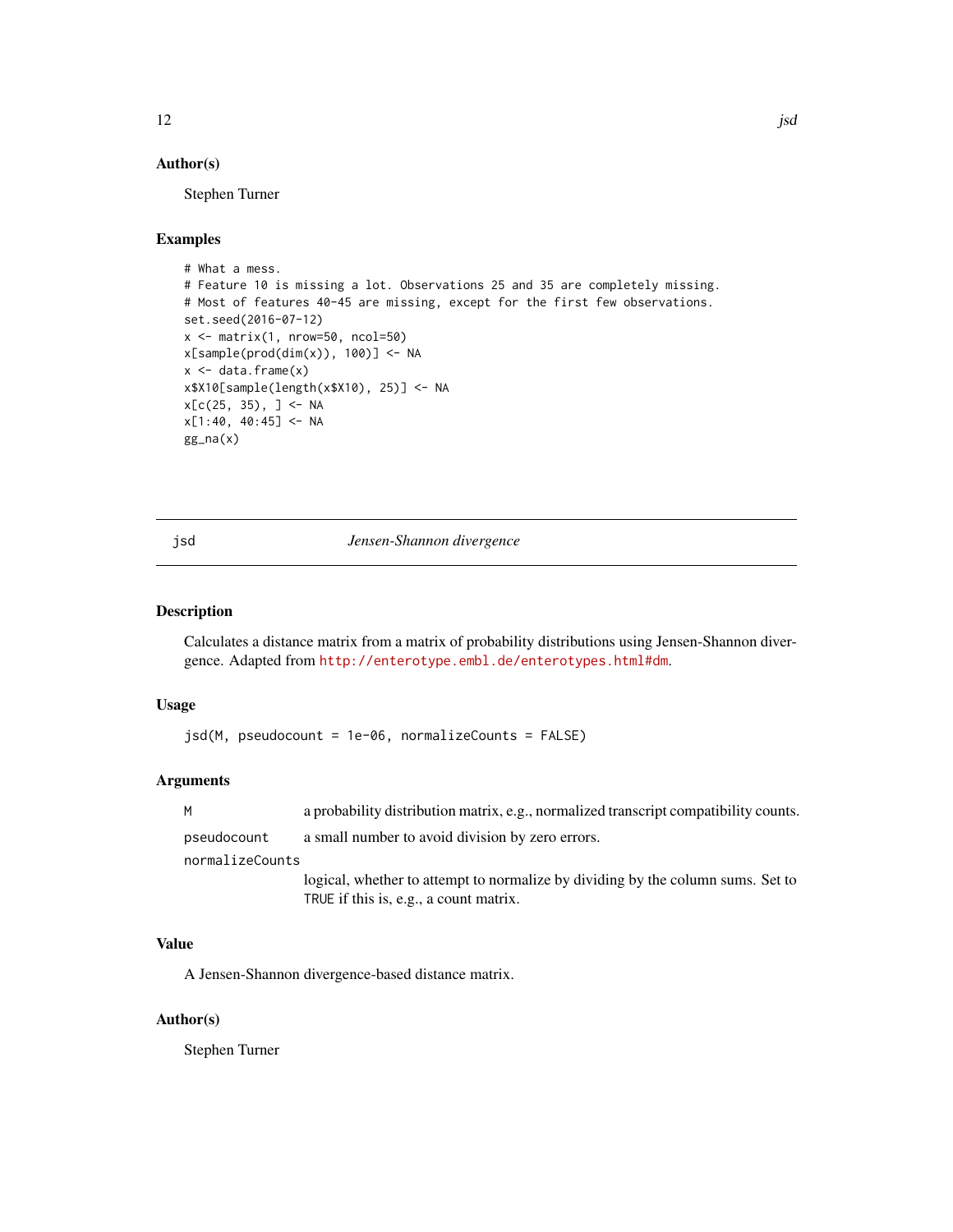#### <span id="page-12-0"></span> $l$ mp and the state of the state of the state of the state of the state of the state of the state of the state of the state of the state of the state of the state of the state of the state of the state of the state of the

#### Examples

```
set.seed(42)
M <- matrix(rpois(100, lambda=100), ncol=5)
colnames(M) <- paste0("sample", 1:5)
rownames(M) <- paste0("gene", 1:20)
Mnorm <- apply(M, 2, function(x) x/sum(x))
Mjsd <- jsd(Mnorm)
# equivalently
Mjsd <- jsd(M, normalizeCounts=TRUE)
Mjsd
plot(hclust(Mjsd))
```
lmp *Linear model p-value*

#### Description

Extract F-test p-value from a linear model object. Can also use broom::glance(fit). Originally described at [http://www.gettinggeneticsdone.com/2011/01/rstats-function-for-extract](http://www.gettinggeneticsdone.com/2011/01/rstats-function-for-extracting-f-test-p.html)ing-f-test-p. [html](http://www.gettinggeneticsdone.com/2011/01/rstats-function-for-extracting-f-test-p.html).

#### Usage

```
lmp(modelobject)
```
#### Arguments

modelobject A model object of class lm.

#### Value

The p-value on the f-test of a linear model object testing the null hypothesis that  $R^2=0$ .

#### Examples

```
# simulate some (e.g. SNP genotype) data
set.seed(42)
n=20
d=data.frame(x1=rbinom(n,2,.5), x2=rbinom(n,2,.5))
d=transform(d, y=x1+x2+rnorm(n))
#fit the linear model
fit=lm(y \sim x1 + x2, data=d)
#shows that the F-test is 0.006641
summary(fit)
#can't access that p-value using this
names(summary(fit))
# this doesn't work either
names(fit)
```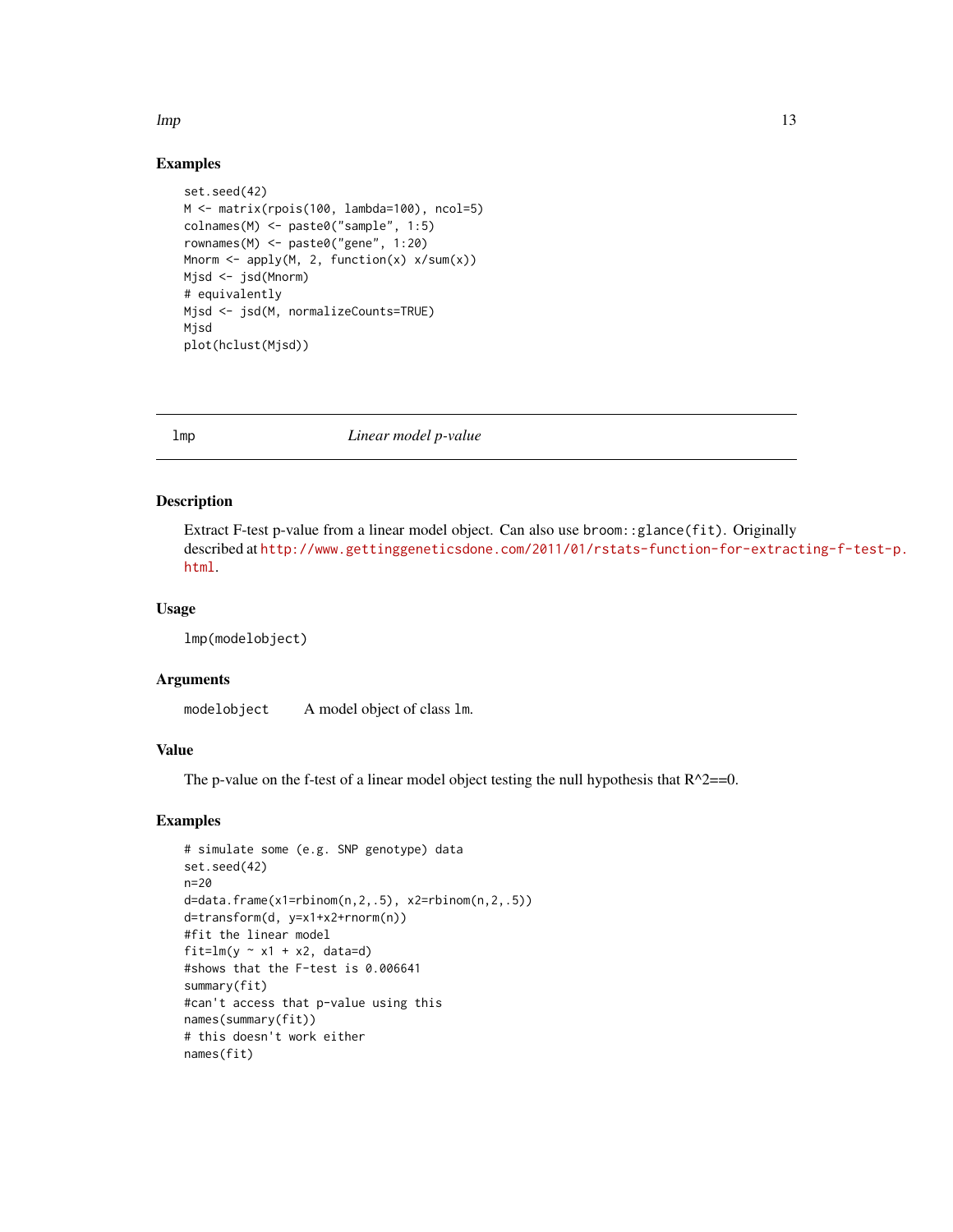<span id="page-13-0"></span>lmp(fit)

lowestnonzero *Lowest nonzero values*

#### Description

Sometimes want to plot p-values (e.g., volcano plot or MA-plot), but if a statistical test returns a zero p-value, this causes problems with visualization on the log scale. This function returns a vector where the zero values are equal to the smallest nonzero value in the vector.

#### Usage

lowestnonzero(x)

#### Arguments

x A vector of p-values between 0 and 1.

#### Value

A vector of p-values where zero values are exchanged for the lowest non-zero p-value in the original vector.

# Author(s)

Stephen Turner

#### Examples

lowestnonzero(c(.042, .02, 0, .001, 0, .89))

lsa *Improved list of objects*

#### Description

Improved list of objects. Sorts by size by default. This was shamelessly stolen from [http://](http://stackoverflow.com/q/1358003/654296) [stackoverflow.com/q/1358003/654296](http://stackoverflow.com/q/1358003/654296).

#### Usage

```
lsa(pos = 1, pattern, order.by = "Size", decreasing = TRUE, head = TRUE,
 n = 10
```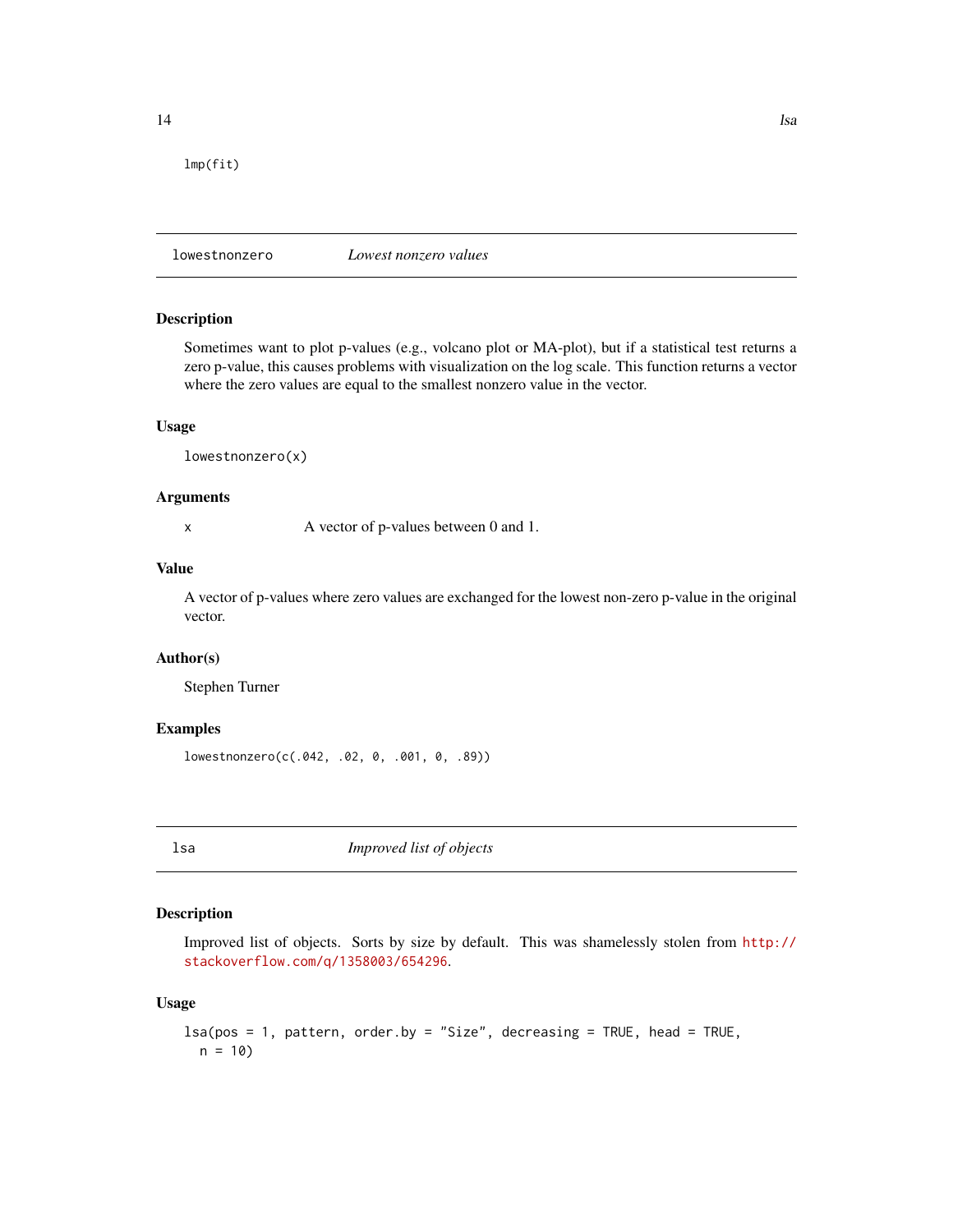# <span id="page-14-0"></span>Arguments

| pos        | numeric. Position in the stack.                                                                                       |
|------------|-----------------------------------------------------------------------------------------------------------------------|
| pattern    | Regex to filter the objects by.                                                                                       |
| order.by   | character. Either 'Type', 'Size', 'PrettySize', 'Rows', or 'Columns'. This will<br>dictate how the output is ordered. |
| decreasing | logical. Should the output be displayed in decreasing order?                                                          |
| head       | logical. Use head on the output?                                                                                      |
| n          | numeric. Number of objects to display is head is TRUE.                                                                |

# Value

A data.frame with type, size in bytes, human-readable size, rows, and columns of every object in the environment.

#### Author(s)

Dirk Eddelbuettel, Tony Breyal

#### Examples

```
## Not run:
a <- rnorm(100000)
b <- matrix(1, 1000, 100)
lsa()
```
## End(Not run)

lsp *List objects in package*

# Description

Lists functions and how to call them for any package.

#### Usage

lsp(package, ...)

# Arguments

| package                 | The name of the package you're examining.  |
|-------------------------|--------------------------------------------|
| $\cdot$ $\cdot$ $\cdot$ | further arguments to be passed to 1sf.str. |

# Value

A list of functions and how to call them for any package.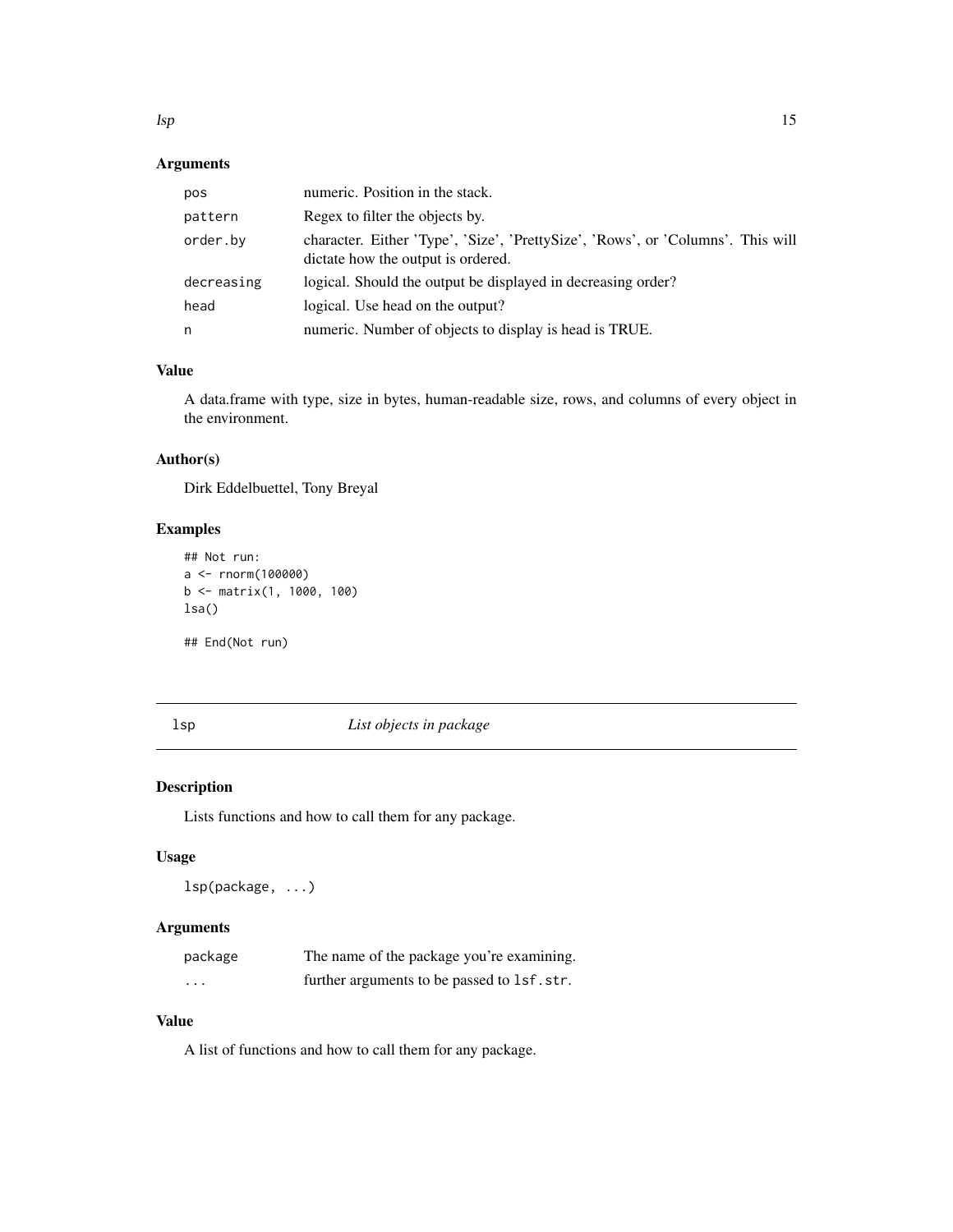#### Author(s)

Stephen Turner

#### Examples

```
## Not run:
lsp(Tmisc, pattern="un")
```
## End(Not run)

Mode *Mode.*

#### Description

Returns the mode of a vector. First in a tie wins (see examples).

#### Usage

Mode(x, na.rm = FALSE)

#### Arguments

| $\mathsf{x}$ | A vector.                                                                                                                                                                                                             |
|--------------|-----------------------------------------------------------------------------------------------------------------------------------------------------------------------------------------------------------------------|
| na.rm        | Remove missing values before calculating the mode (FALSE by default). NAs<br>are counted just like any other element. That is, an NA in the vector won't<br>necessarily result in a return NA. See the first example. |

#### Value

A combined p-value.

#### Author(s)

Stephen Turner

#### Examples

```
Mode(c(1,2,2,3,3,3, NA))
Mode(c(1,2,2,3,3,3, NA), na.rm=TRUE)
Mode(c(1,2,2,3,3,3, NA, NA, NA, NA))
Mode(c(1,2,2,3,3,3, NA, NA, NA, NA), na.rm=TRUE)
Mode(c("A", "Z", "Z", "B", "B"))
```
<span id="page-15-0"></span>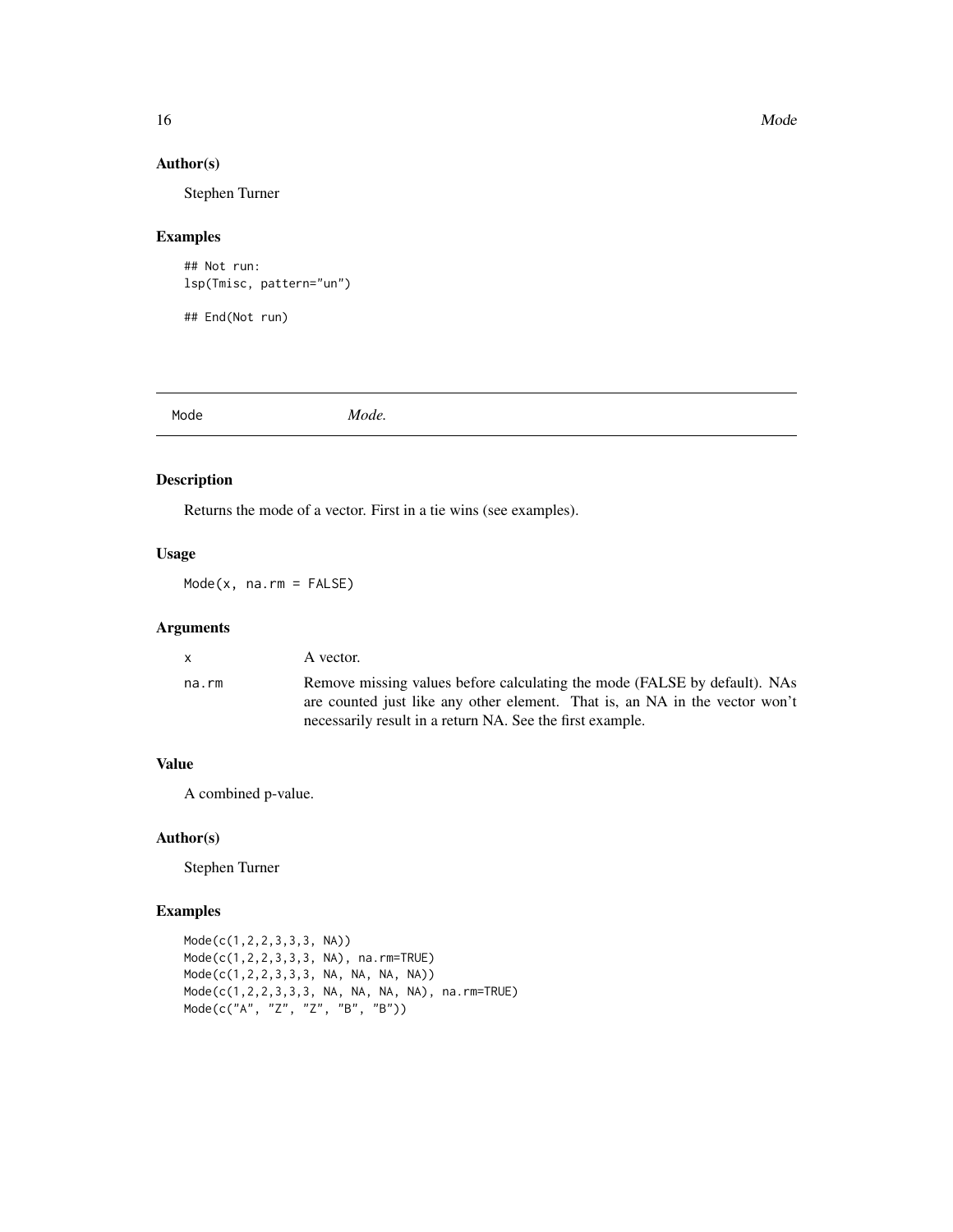<span id="page-16-0"></span>

Get names and class of all columns in a data frame in a friendly format.

# Usage

nn(df)

# Arguments

df A data.frame.

# Value

A data.frame with index and class.

#### Author(s)

Stephen Turner

# Examples

nn(iris)

o *Open the current working directory on mac*

#### Description

Opens the current working directory on mac.

# Usage

o()

# Author(s)

Stephen Turner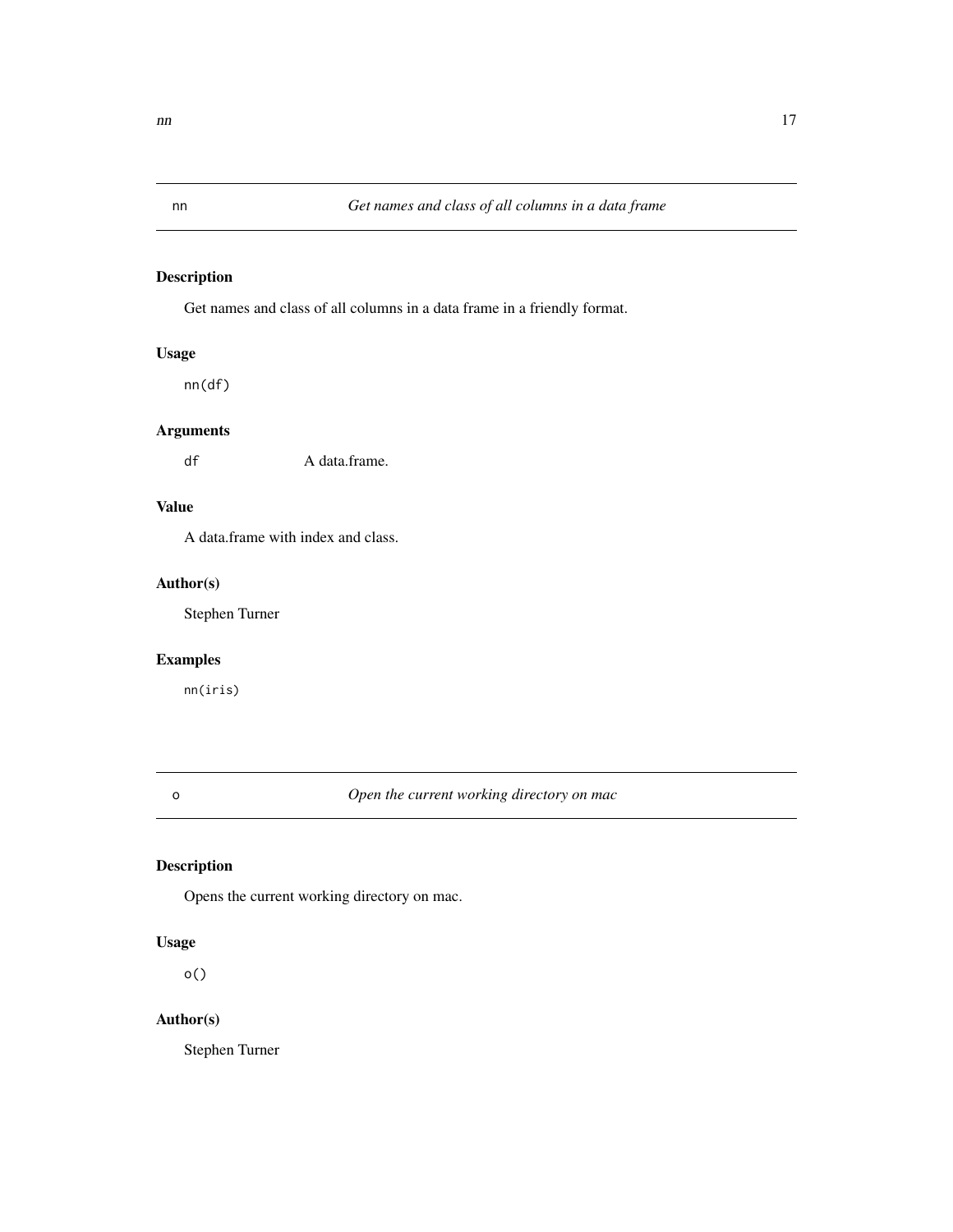# <span id="page-17-0"></span>Examples

## Not run: o() ## End(Not run)

#### peek *Peek at the top of a text file*

# Description

This returns a character vector which shows the top n lines of a file. "Borrowed" from the rafalib package.

#### Usage

 $peek(x, n = 5)$ 

# Arguments

| x | a filename                    |
|---|-------------------------------|
| n | the number of lines to return |

# Author(s)

Michael I. Love

# Examples

```
## Not run:
filename <- tempfile()
x<-matrix(round(rnorm(10^4),2),1000,10)
colnames(x)=letters[1:10]
write.csv(x,file=filename,row.names=FALSE)
peek(filename)
```
## End(Not run)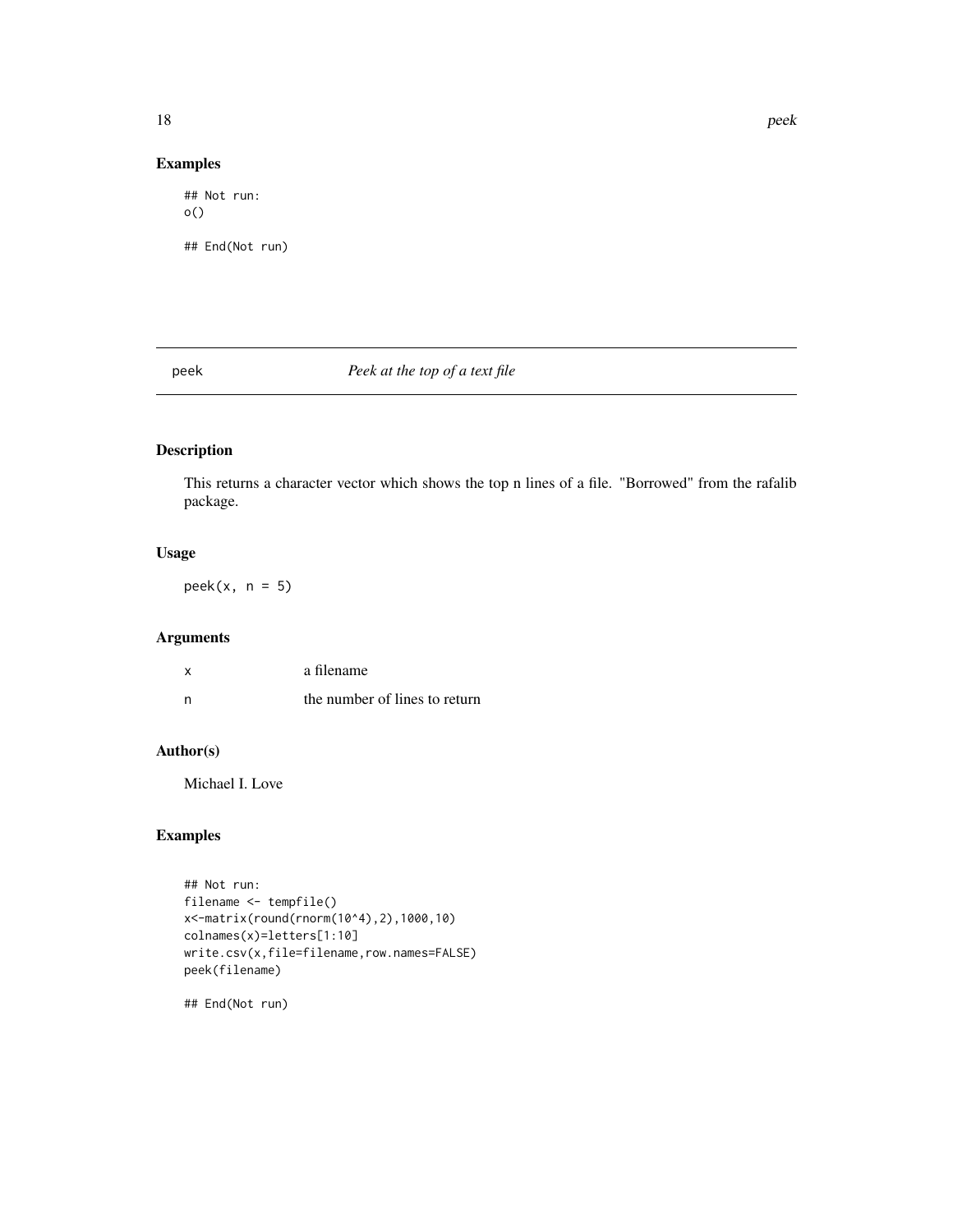<span id="page-18-0"></span>

Returns the number of missing values, total length, and proportion missing values for each variable in a data.frame

#### Usage

propmiss(df)

#### Arguments

df A data.frame.

#### Value

A data.frame with missingness stats.

#### Author(s)

Stephen Turner

#### Examples

propmiss(data.frame(a=1:5, b=c(6,NA,NA,9,10)))

quartet *Anscombe's Quartet data (tidy)*

#### Description

Tidy version of built-in Anscombe's Quartet data. Four datasets that have nearly identical linear regression properties, yet appear very different when graphed.

#### Usage

quartet

# Format

Data frame with columns.

#### Source

Anscombe's Quartet, [http://en.wikipedia.org/wiki/Anscombe%27s\\_quartet](http://en.wikipedia.org/wiki/Anscombe%27s_quartet)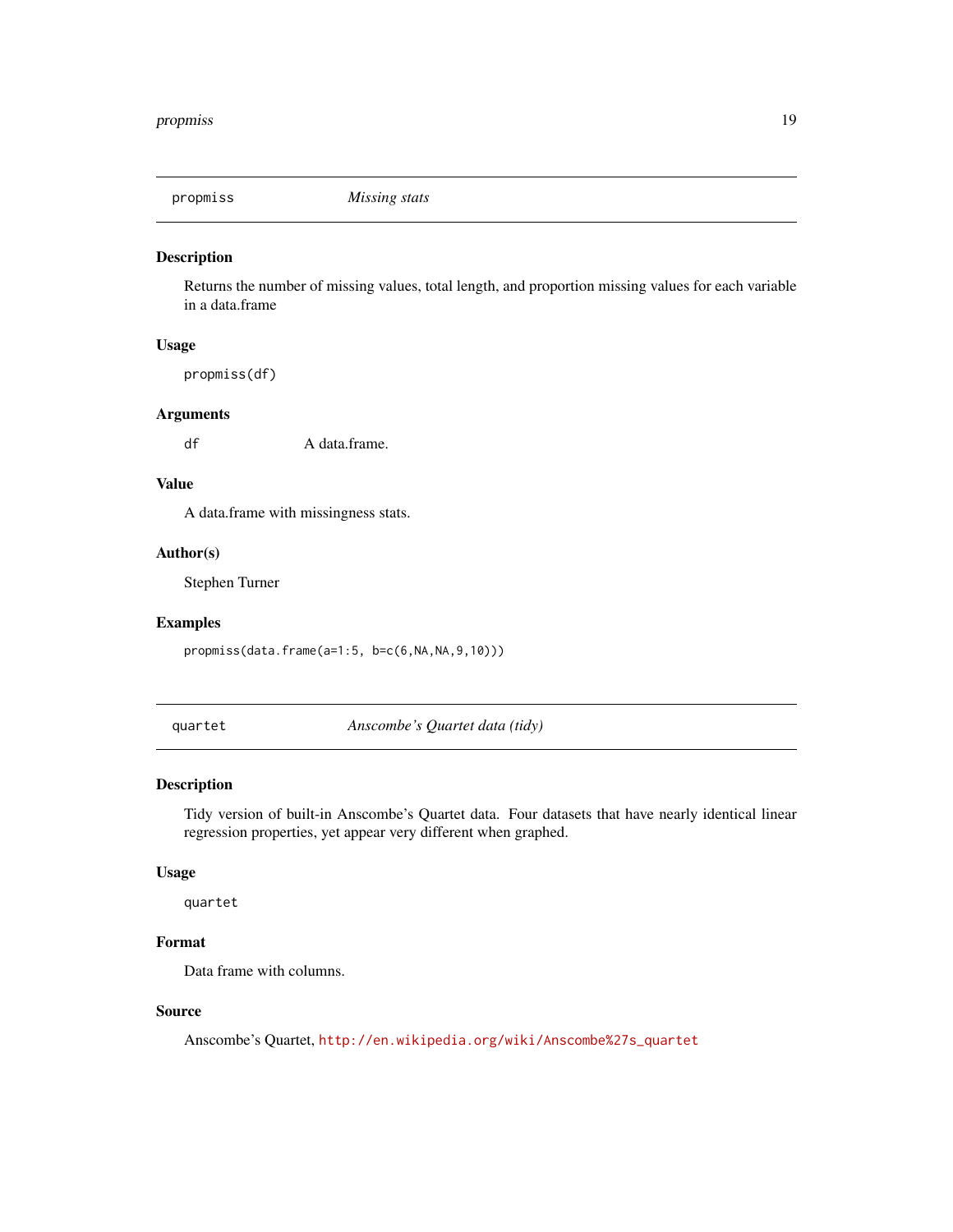<span id="page-19-0"></span>

Read tabular data from the clipboard.

#### Usage

read.cb(header =  $TRUE$ , ...)

#### Arguments

| header   | A logical value indicating whether the file contains the names of the variables |
|----------|---------------------------------------------------------------------------------|
|          | as its first line. Overrides the default header=FALSE option in read. table().  |
| $\cdots$ | Further arguments to be passed to read. table                                   |

#### Value

A data.frame

#### Author(s)

Stephen Turner

#### Examples

```
## Not run:
# To read CSV data with a header from the clipboard:
read.cb(header=TRUE, sep=',')
```
## End(Not run)

registration *Get registration link*

#### Description

Returns a link to register for a course. This reads a text file that I keep on my website that reveals a URL used to register for a course. I change the URL on my website, and the result of running the function changes. I use this so that I can give instructions needed to set up for a course, which includes instructions to download this package and run this function. This is used to ensure that participants were able to successfully download and install R and the required packages before coming to the course.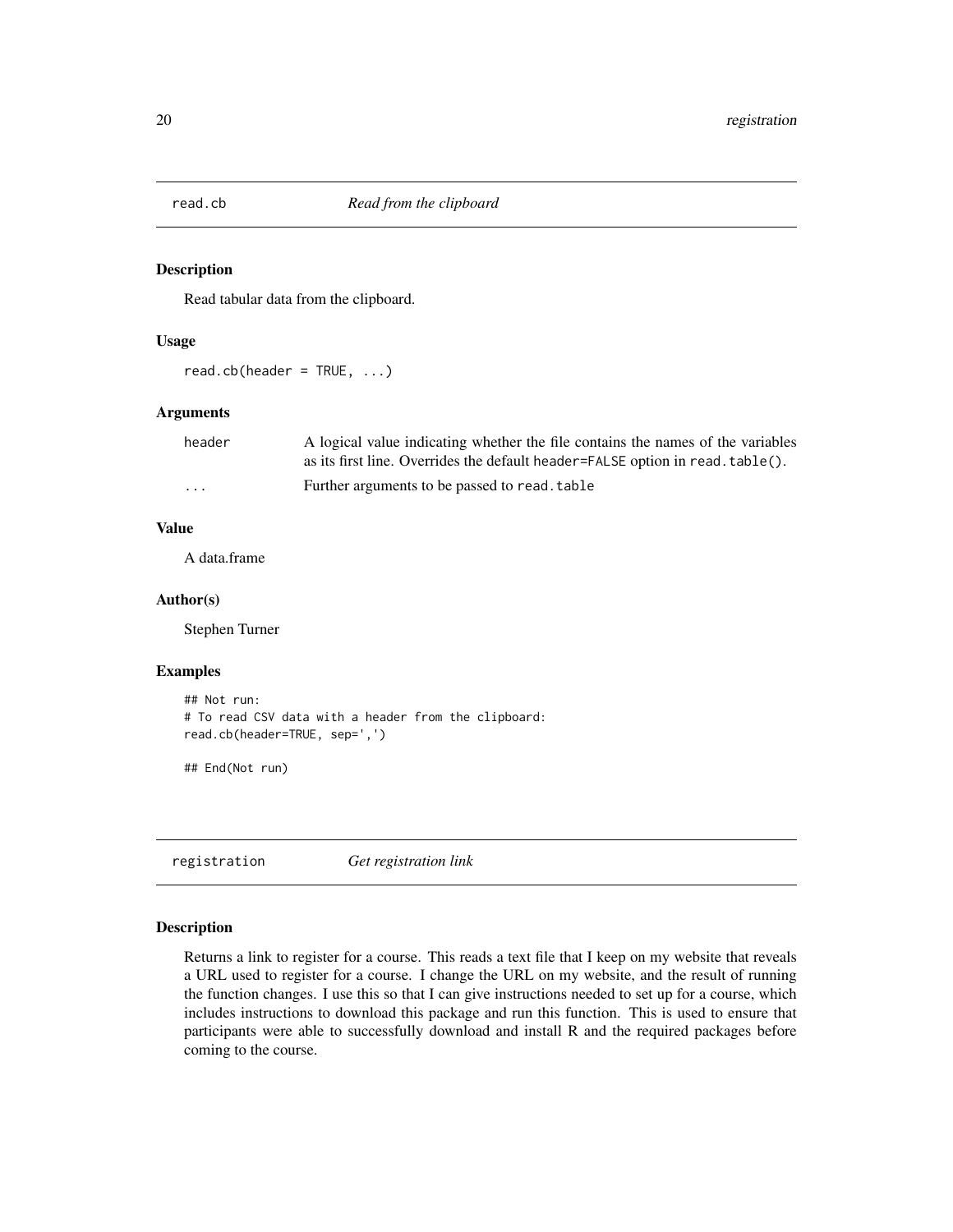#### <span id="page-20-0"></span>remove\_empty\_cols 21

#### Usage

```
registration(check = FALSE,
 myurl = "http://stephenturner.us/files/Tmisc-registration-link.txt")
```
#### Arguments

| check | logical; set to TRUE to check the registration link |
|-------|-----------------------------------------------------|
| mvurl | the URL to visit to print a registration link       |

#### Value

A registration link

#### Author(s)

Stephen Turner

#### Examples

## Not run: registration()

## End(Not run)

remove\_empty\_cols *Removes empty columns from a data.frame.*

#### Description

Removes all columns from a data.frame that are composed entirely of NA values.

#### Usage

```
remove_empty_cols(x)
```
#### Arguments

x the input data.frame.

# Value

Returns the data.frame with no empty columns.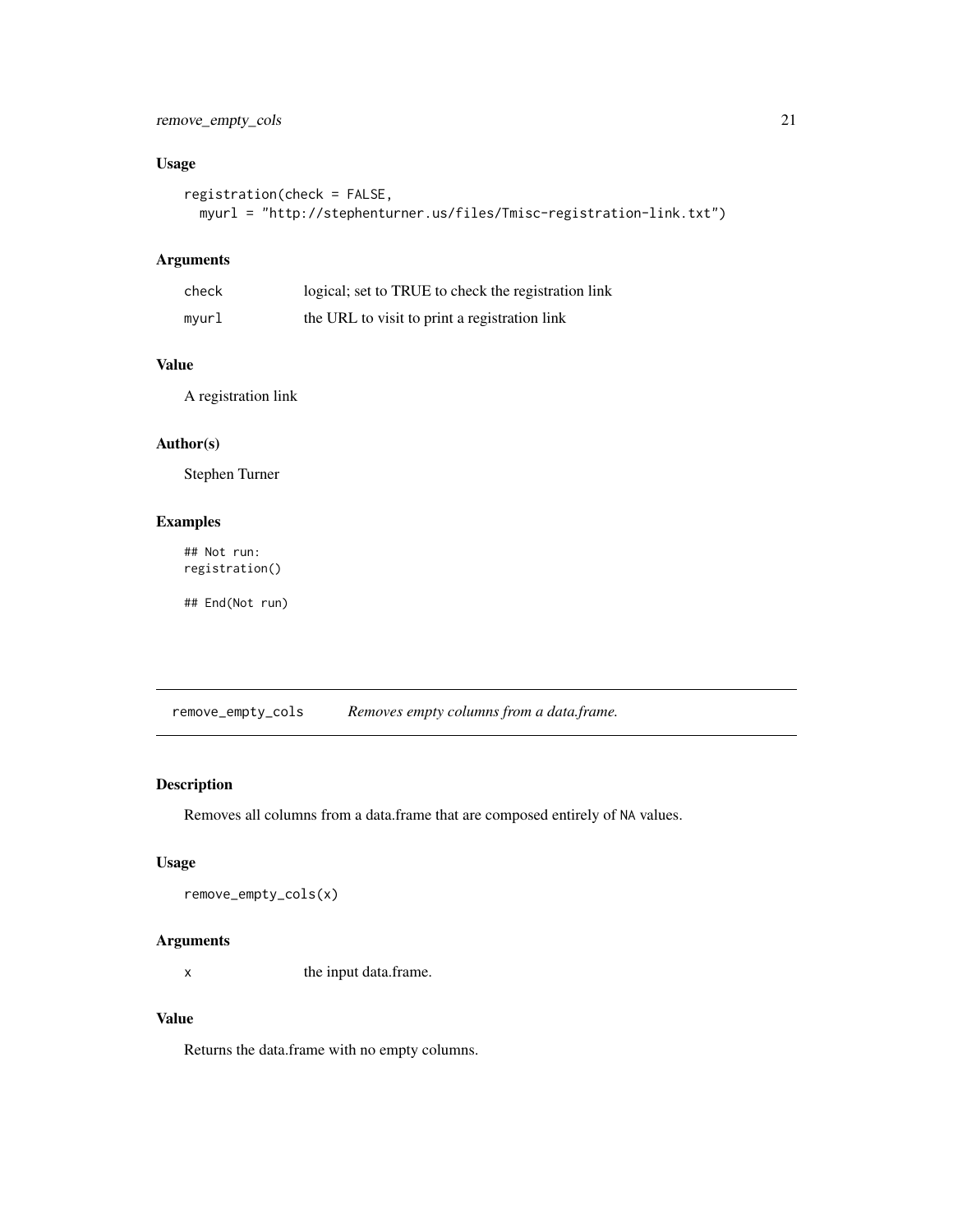#### <span id="page-21-0"></span>Examples

```
# called with magrittr pipe %>% :
# library(dplyr)
# not run:
# x %>% remove_empty_cols
```
remove\_empty\_rows *Removes empty rows from a data.frame.*

#### Description

Removes all rows from a data.frame that are composed entirely of NA values.

#### Usage

```
remove_empty_rows(x)
```
#### Arguments

x the input data.frame.

#### Value

Returns the data.frame with no empty rows.

#### Examples

# called with magrittr pipe %>% : # library(dplyr) # not run: # x %>% remove\_empty\_rows

rownames\_to\_symprobe *Rownames to symbol-probeID*

#### Description

This function takes an exprs(eset) matrix where the rownames are probeset IDs and takes an annotated topTable output where you have an ID and Symbol column and outputs a character vector with symbol\_probeid for each probeid in rownames(exprs(eset)). You can use this such that the output on a heatmap contains the gene names concatenated to the probe ID in case you have multiple symbols with the same probeID.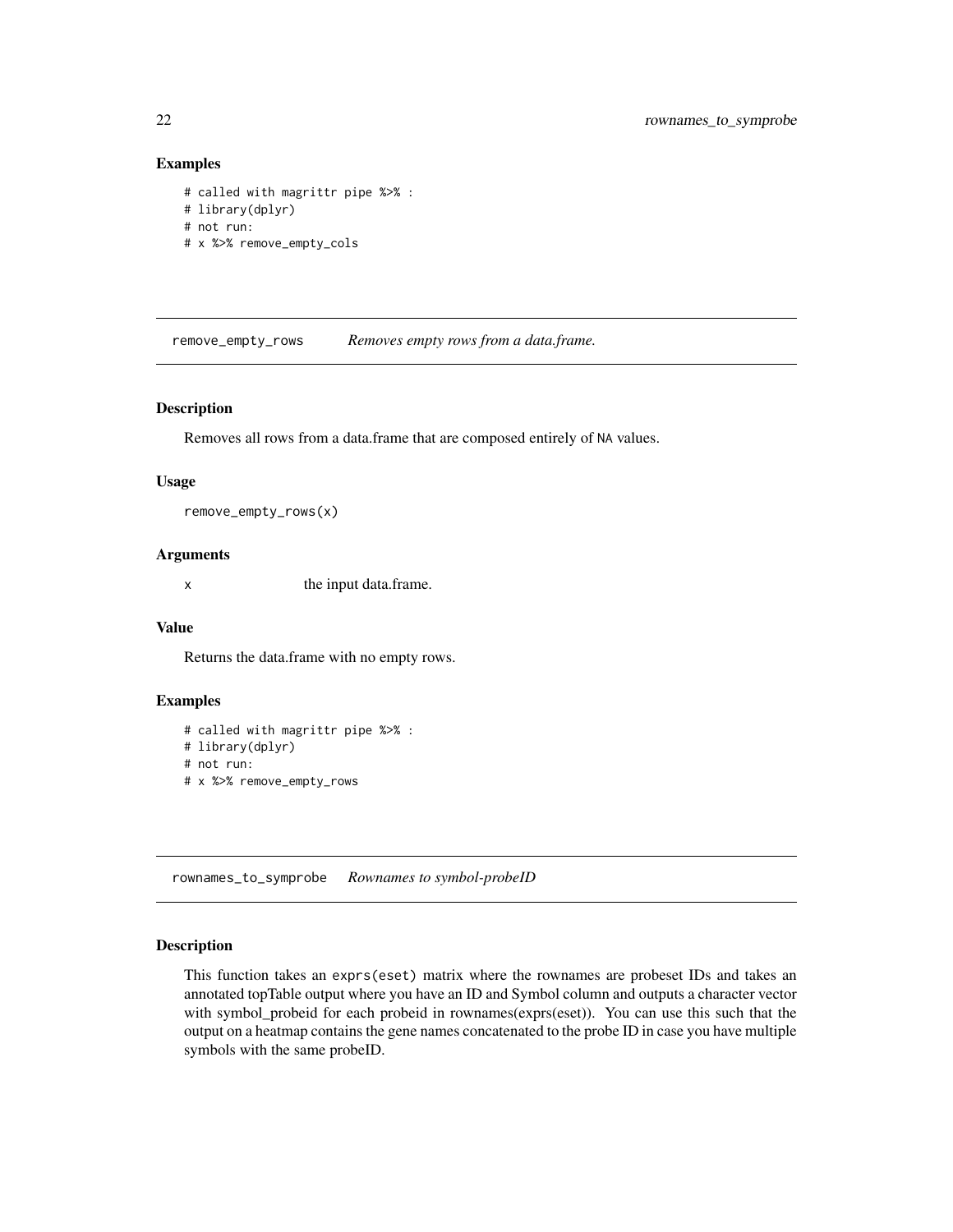#### <span id="page-22-0"></span>saveit 23

#### Usage

```
rownames_to_symprobe(exprset, tt)
```
#### Arguments

| exprset | The output of exprs (eset). |
|---------|-----------------------------|
| tt      | A topTable object.          |

#### Value

Character vector of the gene symbol with the probe ID.

#### Author(s)

Stephen Turner

#### Examples

```
## Not run:
rownames_to_symprobe(esprs(eset), topTable(fit, number=nrow(fit)))
```
## End(Not run)

saveit *Rename objects while saving.*

#### Description

Allows you to rename objects as you save them. See [http://stackoverflow.com/a/21248218/](http://stackoverflow.com/a/21248218/654296) [654296](http://stackoverflow.com/a/21248218/654296).

#### Usage

saveit(..., file = stop("'file' must be specified"))

#### Arguments

| $\cdots$ | Objects to save.                        |
|----------|-----------------------------------------|
| file     | Filename/path where data will be saved. |

# Author(s)

Stephen Turner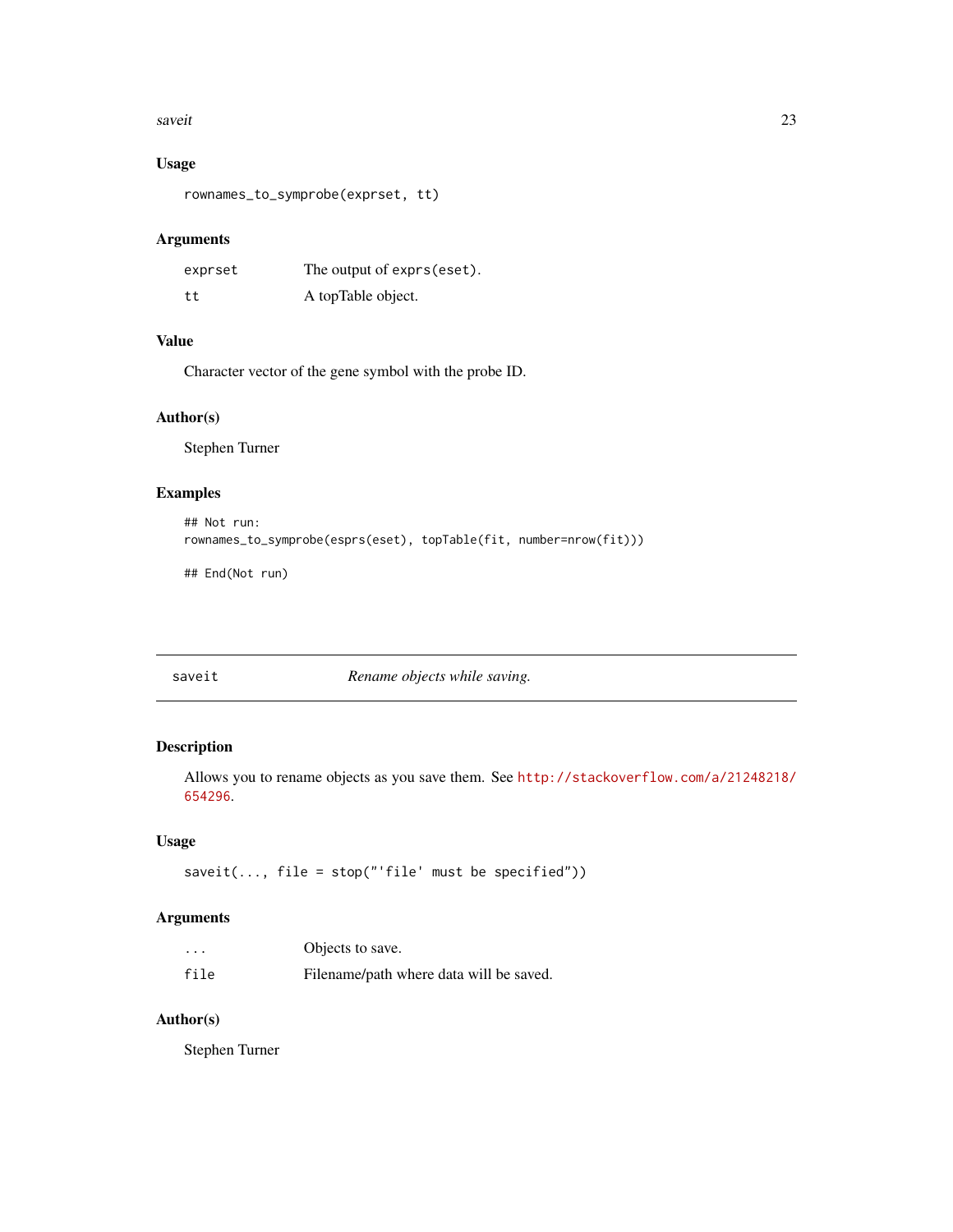# Examples

```
## Not run:
foo <-1saveit(bar=foo, file="foobar.Rdata")
## End(Not run)
```
sicb *Write sessionInfo to the clipboard*

# Description

Writes output of sessionInfo() to the clipboard. Only works on Mac.

#### Usage

sicb()

# Author(s)

Stephen Turner

#### Examples

## Not run: # Write sessionInfo() to the clipboard on mac. sicb()

## End(Not run)

strSort *Sort characters in a string*

#### Description

Alphabetically sorts characters in a string. Vectorized over x.

#### Usage

strSort(x)

#### Arguments

x A string to sort.

<span id="page-23-0"></span>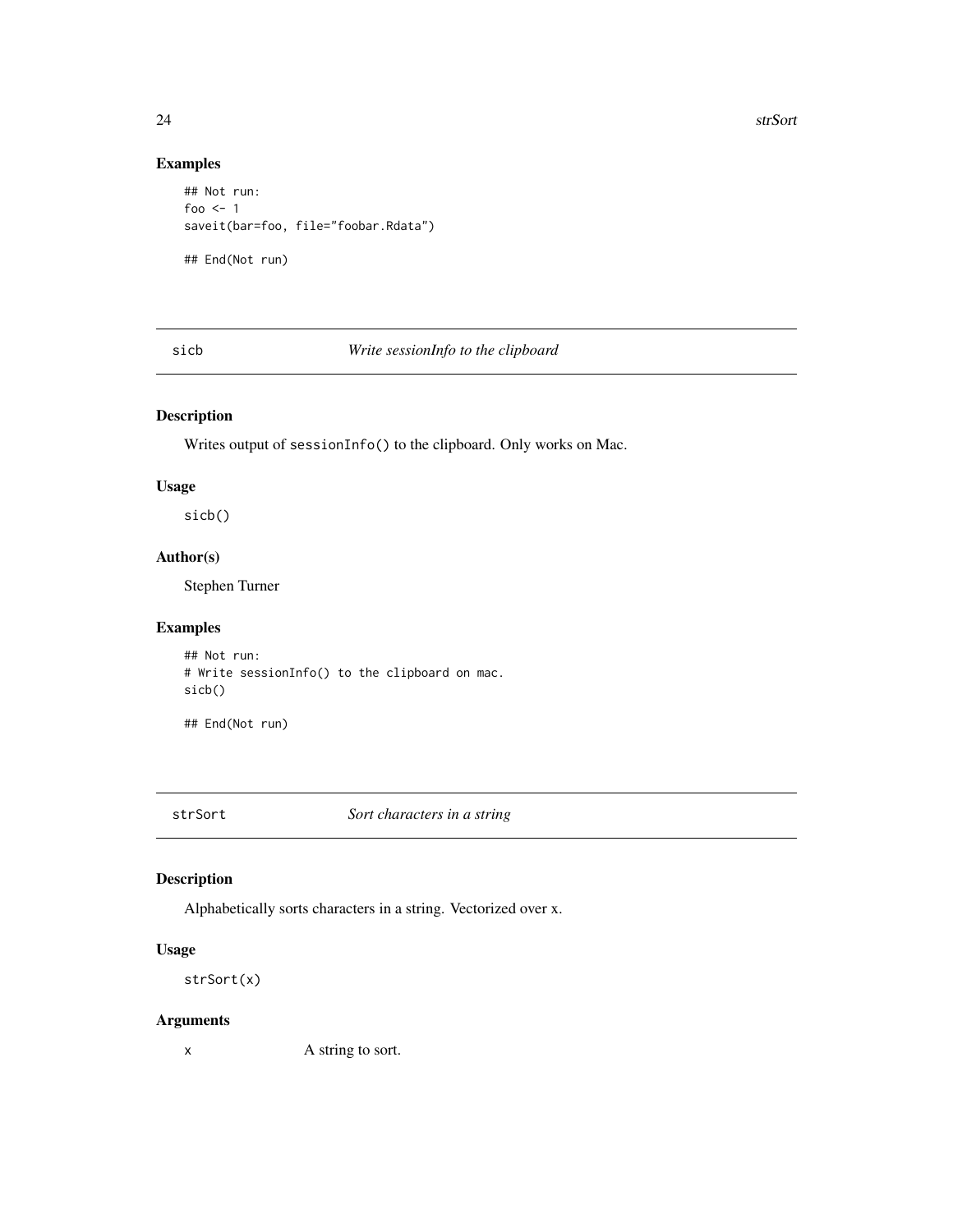<span id="page-24-0"></span>Tcols 25

# Value

A sorted string.

# Author(s)

Stephen Turner

# Examples

```
strSort("cba")
strSort("zyxcCbB105.a")
strSort(c("cba", "zyx"))
strSort(c("cba", NA))
```
### Tcols *A palette of 17 diverging colors*

# Description

17 diverging colors created by combining the Set1 and Dark2 palettes from RColorBrewer.

#### Usage

Tcols

# Format

Vector of 17 diverging colors.

#### Source

R Color brewer: c(brewer.pal(9, "Set1"), brewer.pal(8, "Dark2")).

#### Examples

```
## Not run:
barplot(rep(1, 17), col=Tcols, axes=F, names=c(rep("Set1", 9), rep("Dark2", 8)), horiz=TRUE, las=2)
## End(Not run)
```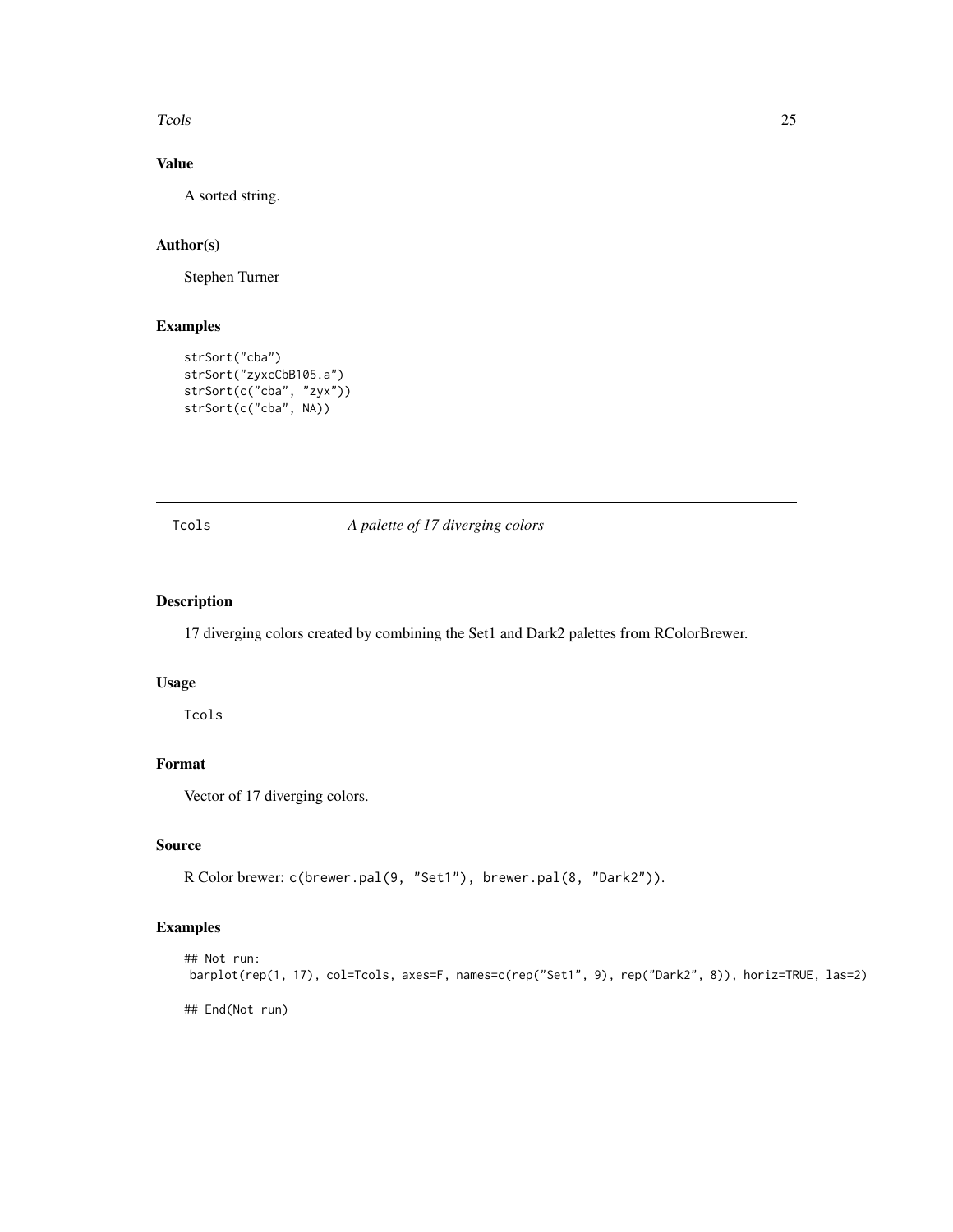<span id="page-25-0"></span>

Plot a histogram with either a normal distribution or density curve overlay.

# Usage

Thist(x, overlay = "normal",  $col = "gray80", ...$ )

# Arguments

| X         | A numeric vector.                                                                                                                              |
|-----------|------------------------------------------------------------------------------------------------------------------------------------------------|
| overlay   | Either "normal" (default) or "density" indicating whether a normal distribution<br>or density curve should be plotted on top of the histogram. |
| col       | Color of the histogram bars.                                                                                                                   |
| $\ddotsc$ | Other arguments to be passed to $hist()$ .                                                                                                     |

# Author(s)

Stephen Turner

# Examples

```
set.seed(42)
x <- rnorm(1000, mean=5, sd=2)
Thist(x)
Thist(x, overlay="density")
Thist(x^2)
Thist(x^2, overlay="density", breaks=50, col="lightblue2")
```
Tmisc *Tmisc*

# Description

Stephen Turner's miscellaneous functions

#### Author(s)

Stephen Turner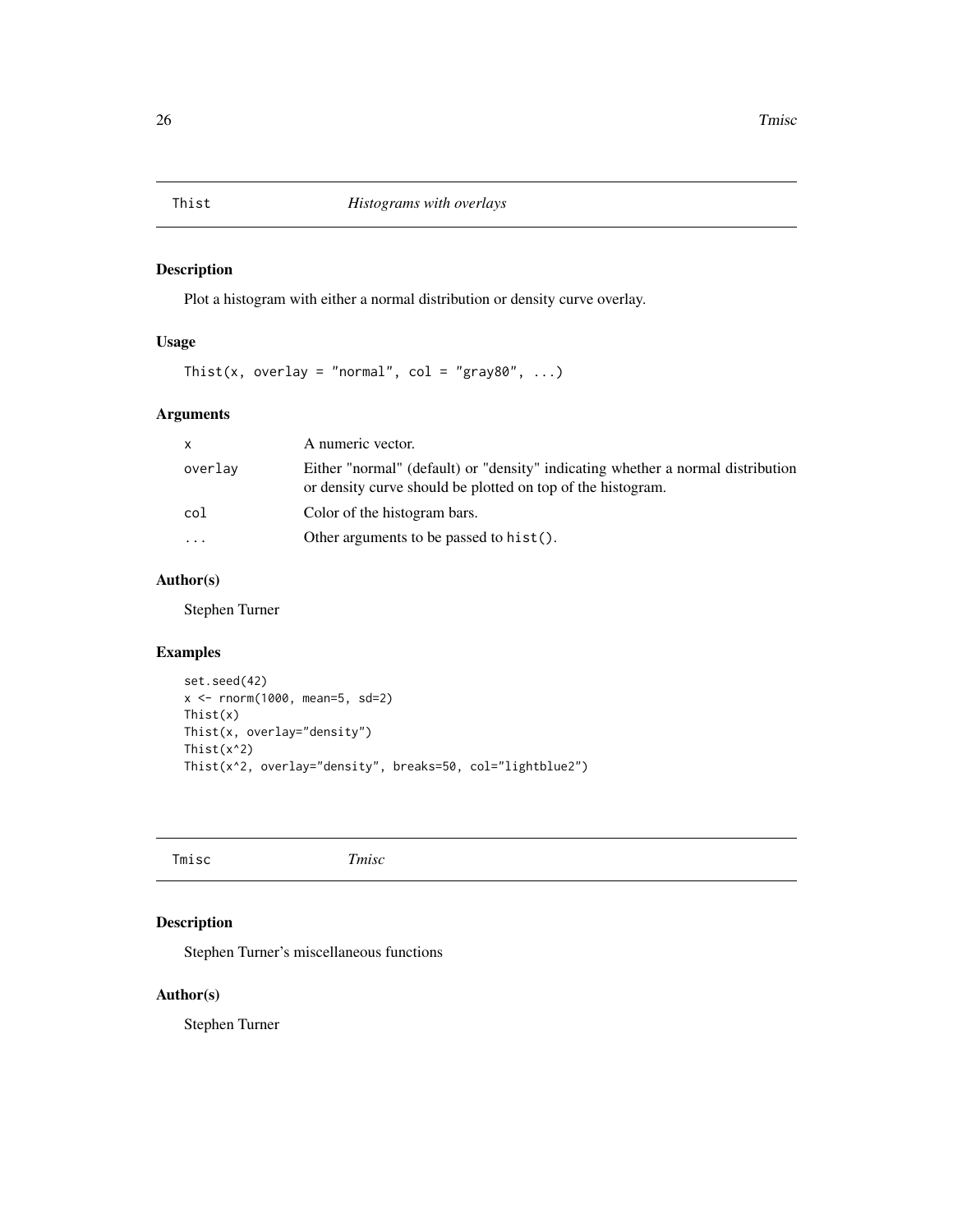<span id="page-26-0"></span>

A matrix of scatter plots with rugged histograms, correlations, and significance stars. Much of the functionality borrowed from PerformanceAnalytics::chart.Correlation().

#### Usage

Tpairs(x, histogram = TRUE, gap =  $0, ...$ )

#### Arguments

|           | A numeric matrix or data frame.                  |
|-----------|--------------------------------------------------|
| histogram | Overlay a histogram on the diagonals?            |
| gap       | distance between subplots, in margin lines.      |
| .         | arguments to be passed to or from other methods. |

# Author(s)

Stephen Turner

#### Examples

```
Tpairs(iris[-5])
Tpairs(iris[-5], pch=21, bg=Tcols[factor(iris$Species)])
Tpairs(iris[-5], pch=21, bg=gghues(3)[factor(iris$Species)], gap=1)
```
unfactor *Unfactor a data.frame*

#### Description

Did you forget to pass stringsAsFactors=FALSE? This converts factor variables to characters in a dataframe.

#### Usage

unfactor(df)

#### Arguments

df The dataframe you wish to change the factors into characters.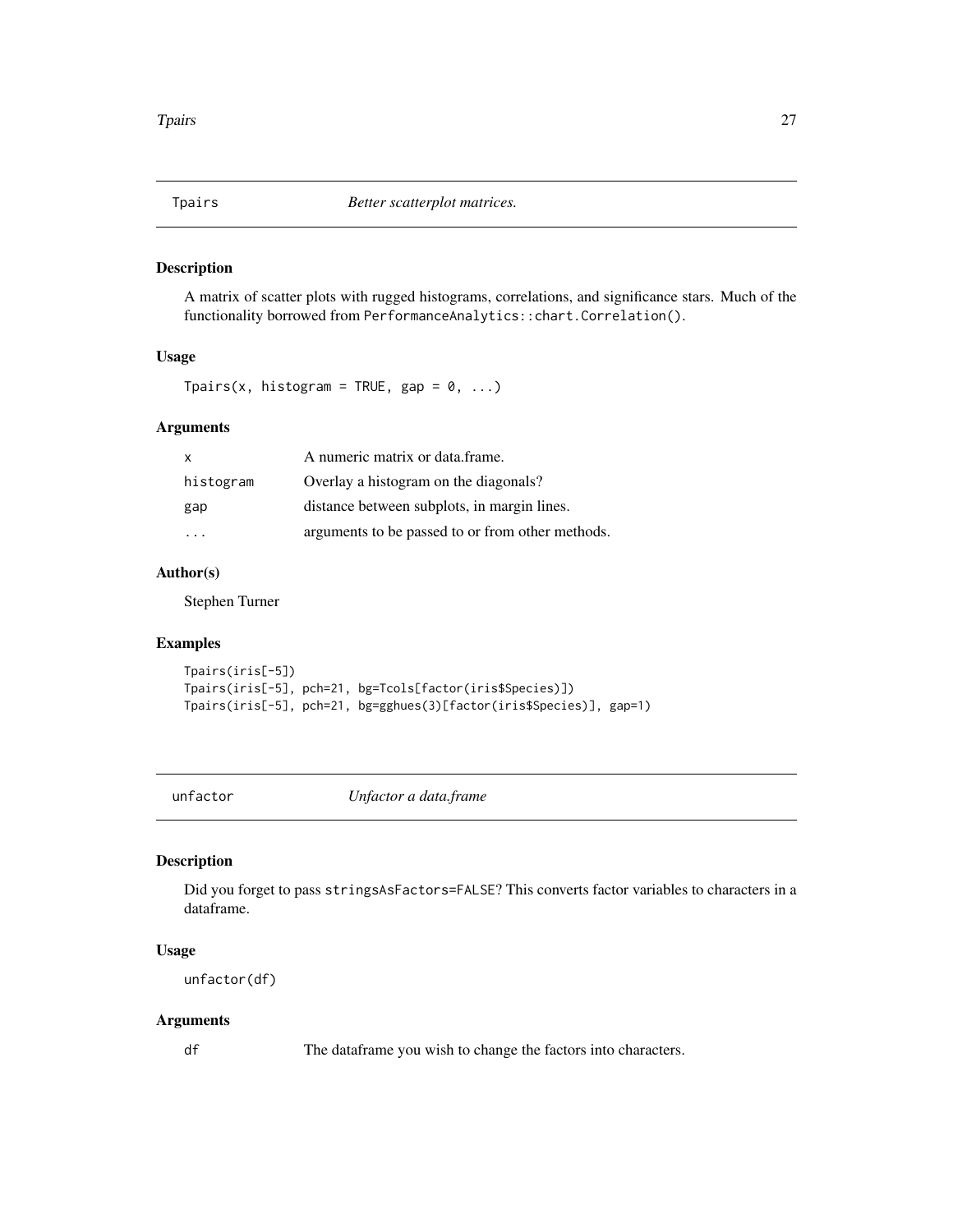#### <span id="page-27-0"></span>28 unrowname

# Value

A data.frame with factors converted to characters.

# Author(s)

<https://github.com/Dasonk>

# Examples

```
df \le data.frame(a = letters[1:5], x = 1:5, y = LETTERS[1:5], stringsAsFactors = TRUE)
str(df)
df <- unfactor(df)
str(df)
```
unrowname *Un-rowname*

#### Description

Strip rownames from an object (stolen from plyr).

#### Usage

unrowname(x)

#### Arguments

x A data.frame.

# Value

A data.frame with rownames removed.

#### Author(s)

Hadley Wickham

#### Examples

unrowname(mtcars)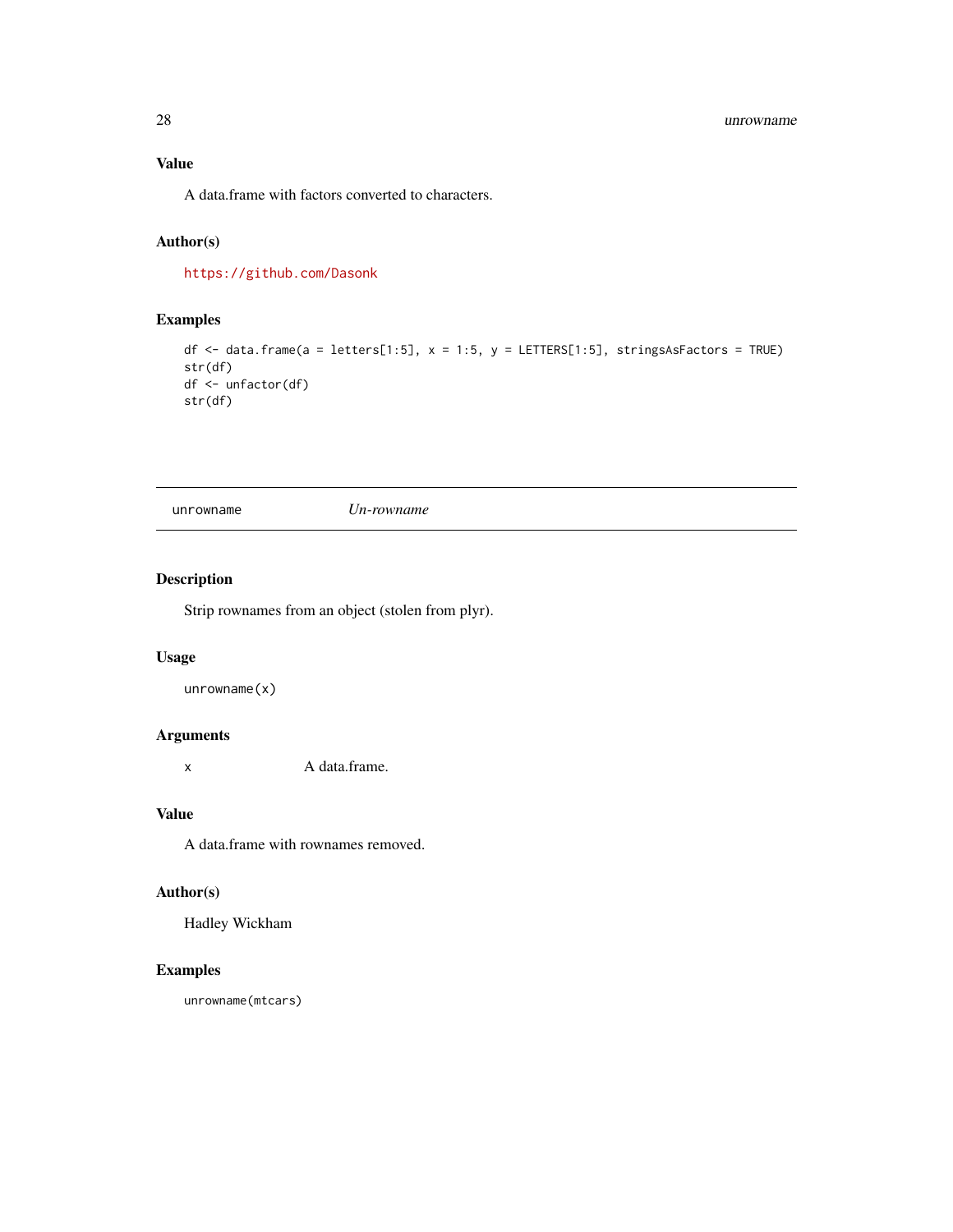<span id="page-28-0"></span>

Returns a logical vector of elements of x that are not in y.

#### Usage

x %nin% y

#### Arguments

| x | A "left" vector  |
|---|------------------|
| у | A "right" vector |

# Value

A logical vector of things in x that aren't in y.

# Author(s)

Stephen Turner

# Examples

1:10 %nin% seq(from=2, to=10, by=2)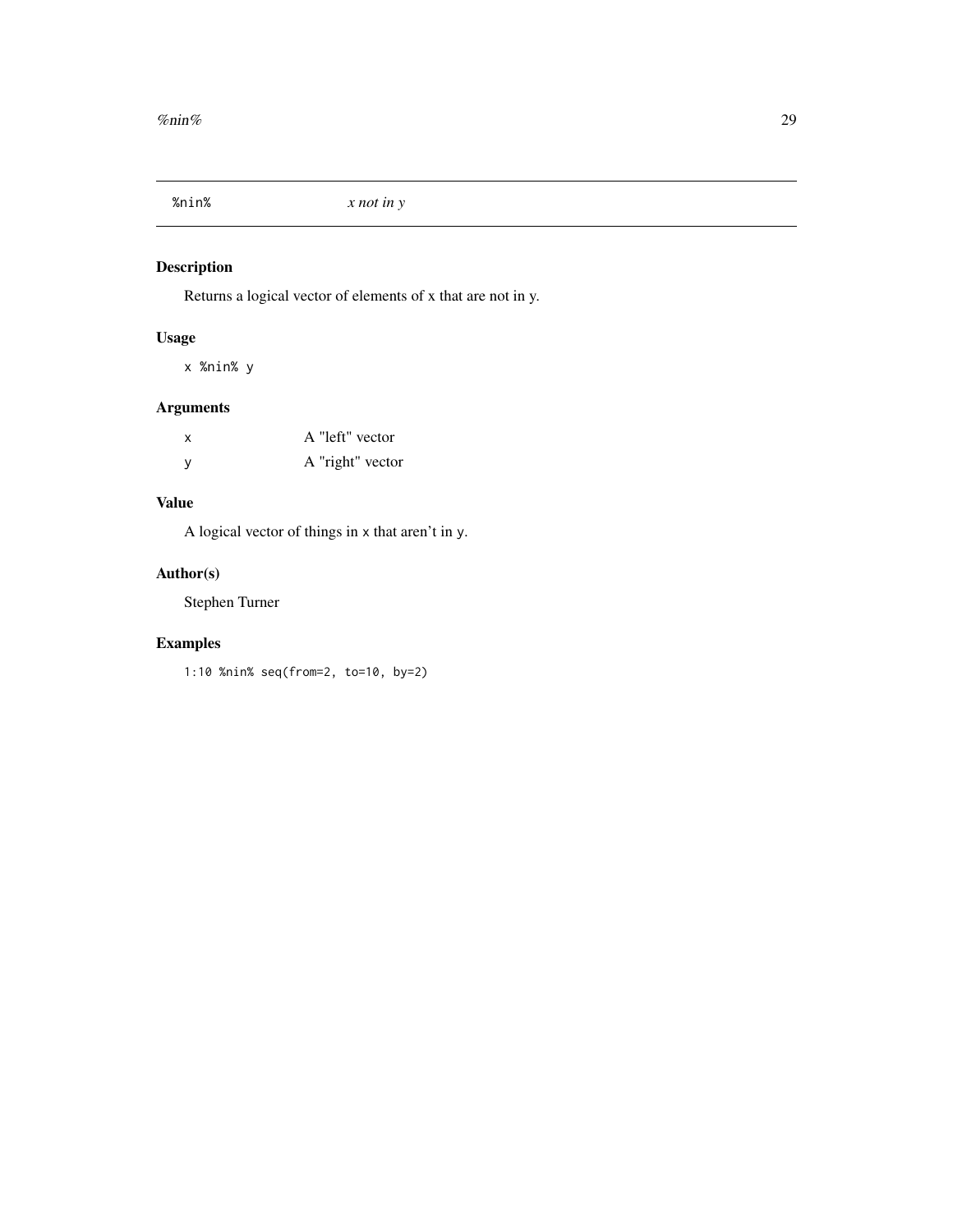# <span id="page-29-0"></span>Index

∗Topic NA %nin%, [29](#page-28-0) deseqresult2tbl, [7](#page-6-0) gg\_na, [11](#page-10-0) lsa, [14](#page-13-0) nn, [17](#page-16-0) o, [17](#page-16-0) propmiss, [19](#page-18-0) registration, [20](#page-19-0) rownames\_to\_symprobe, [22](#page-21-0) saveit, [23](#page-22-0) Thist, [26](#page-25-0) Tpairs, [27](#page-26-0) unfactor, [27](#page-26-0) ∗Topic datasets quartet, [19](#page-18-0) Tcols, [25](#page-24-0) ∗Topic keywords are\_all\_equal, [2](#page-1-0) datename, [7](#page-6-0) fisherp, [10](#page-9-0) gghues, [11](#page-10-0) lowestnonzero, [14](#page-13-0) lsp, [15](#page-14-0) Mode, [16](#page-15-0) read.cb, [20](#page-19-0) strSort, [24](#page-23-0) unrowname, [28](#page-27-0) ∗Topic sessioninfo sicb, [24](#page-23-0) %nin%, [29](#page-28-0) are\_all\_equal, [2](#page-1-0) beep, [3](#page-2-0) clean\_names, [4](#page-3-0) convert\_to\_NA, [4](#page-3-0) corner, [5](#page-4-0)

counts2fpkm, [6](#page-5-0)

datename, [7](#page-6-0) deseqresult2tbl, [7](#page-6-0) dfsigfig, [8](#page-7-0) dokuwiki, [9](#page-8-0) ellipses, [9](#page-8-0) fisherp, [10](#page-9-0) gg\_na, [11](#page-10-0) gghues, [11](#page-10-0) jsd, [12](#page-11-0) lmp, [13](#page-12-0) lowestnonzero, [14](#page-13-0) lsa, [14](#page-13-0) lsp, [15](#page-14-0) Mode, [16](#page-15-0) nn, [17](#page-16-0) o, [17](#page-16-0) peek, [18](#page-17-0) propmiss, [19](#page-18-0) quartet, [19](#page-18-0) read.cb, [20](#page-19-0) registration, [20](#page-19-0) remove\_empty\_cols, [21](#page-20-0) remove\_empty\_rows, [22](#page-21-0) rownames\_to\_symprobe, [22](#page-21-0) saveit, [23](#page-22-0) sicb, [24](#page-23-0) strSort, [24](#page-23-0) Tcols, [25](#page-24-0) Thist, [26](#page-25-0)